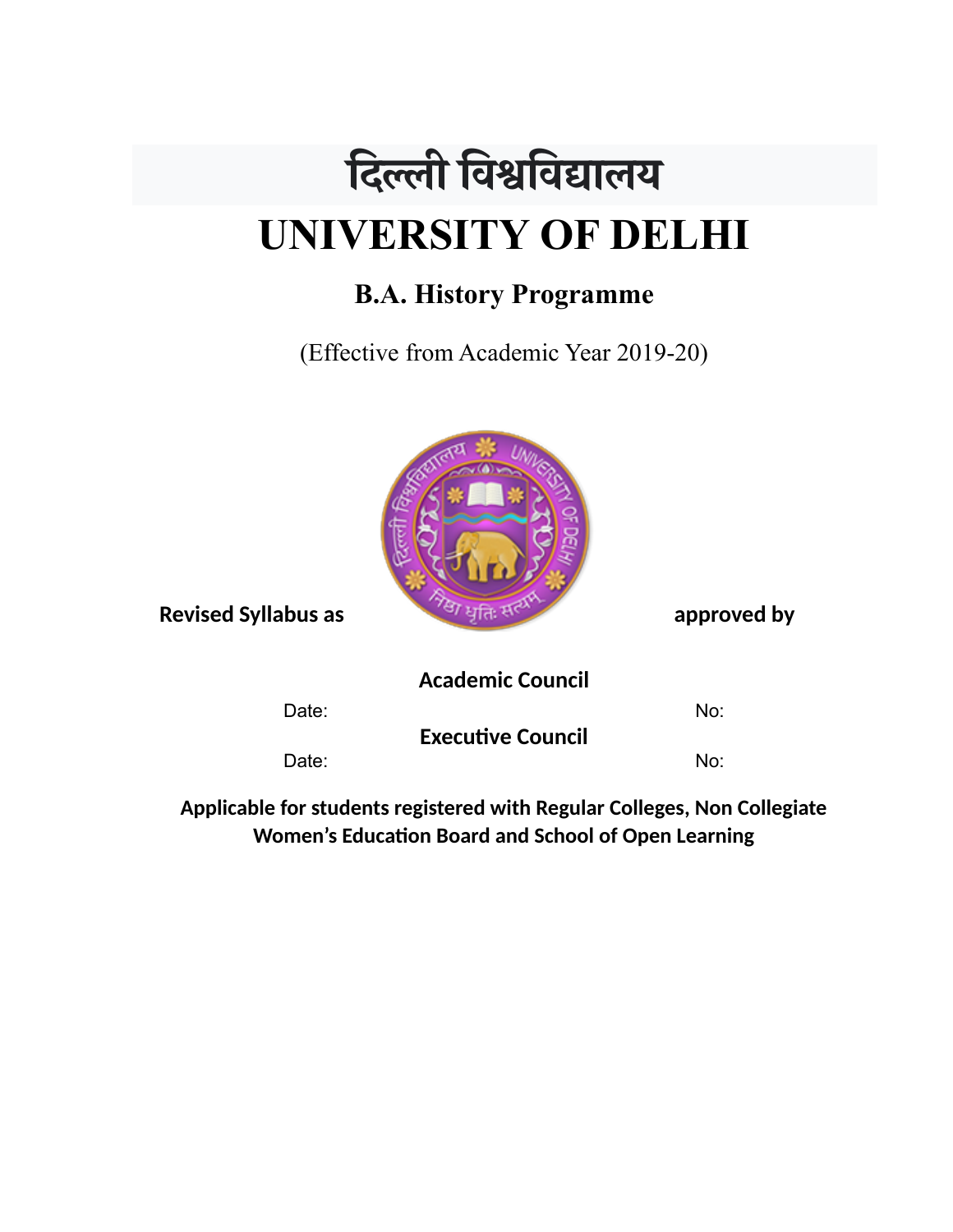# **BA PROGRAMME IN HISTORY 5th SEMESTER PAPERS**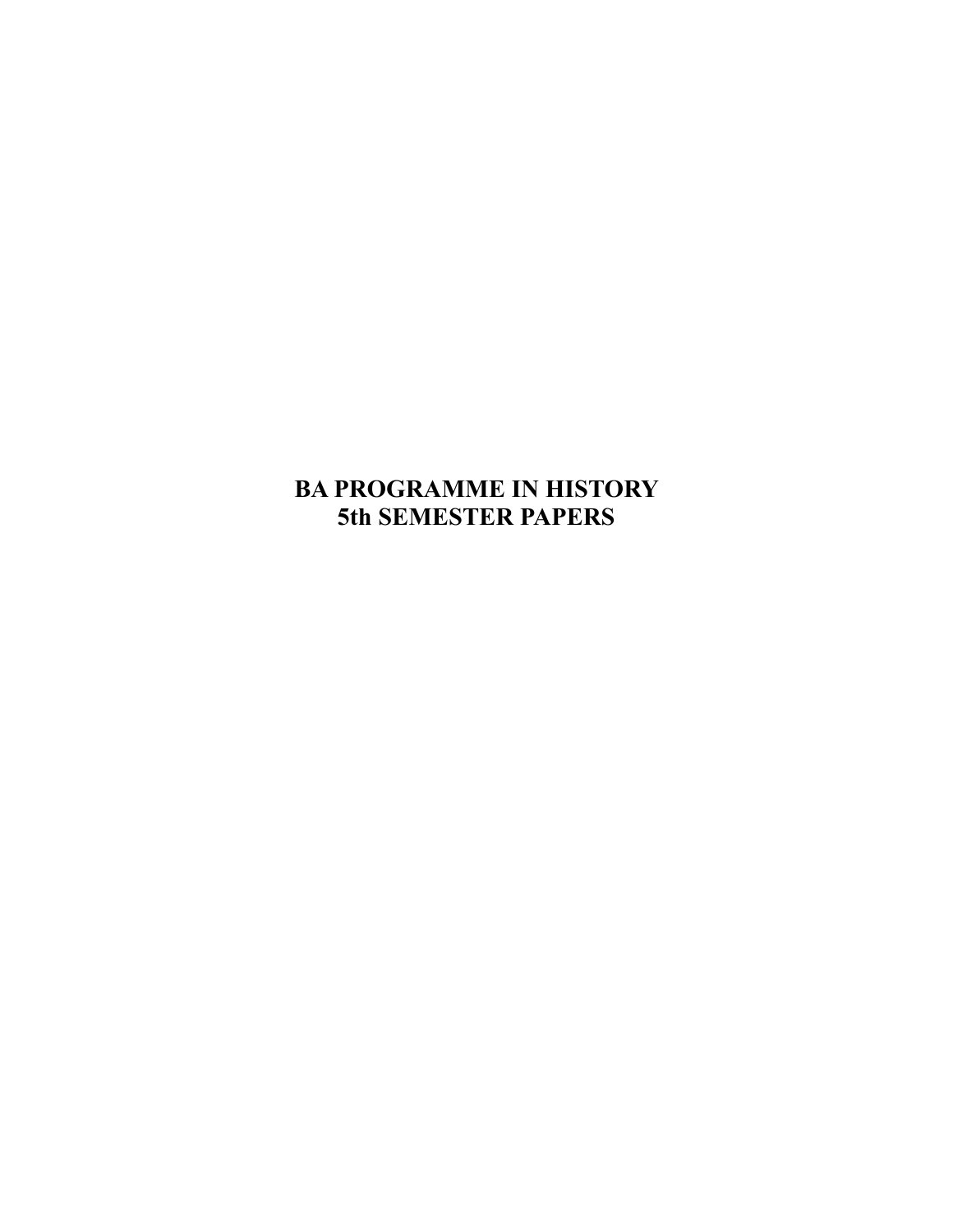# **SEMESTER 5 PAPERS: B.A. History Programme**

# **1 Credit distribution for B.A. History Programme**

| <b>CORE COURSE</b>        |                |                                                                         |         |
|---------------------------|----------------|-------------------------------------------------------------------------|---------|
| Semester                  | Course<br>Code | Name of the Course                                                      | Credits |
| $\mathbf V$<br>DSE I      |                |                                                                         | $5 + 1$ |
|                           |                | Europe from the Middle Ages to the Renaissance (7th<br>to 16th century) |         |
|                           |                | <b>Or</b>                                                               |         |
|                           |                | Economy and Politics: Histories of Capitalism and<br>Colonialism-I      |         |
|                           |                | <b>Or</b>                                                               |         |
|                           |                | Issues in twentieth Century World History I                             |         |
|                           |                |                                                                         |         |
| $\mathbf V$<br><b>GEI</b> |                | Women in Indian History<br><b>Or</b>                                    | $5 + 1$ |
|                           |                | Gender in Modern World<br><b>Or</b>                                     |         |
|                           |                | Culture and Everyday Life in India                                      |         |
|                           |                | <b>SEC PAPERS</b>                                                       |         |
| V<br><b>SEC III</b>       |                | Popular Culture<br><b>Or</b>                                            | 4       |
|                           |                | Language, Literature and Region in Early<br><b>Modern Times</b>         |         |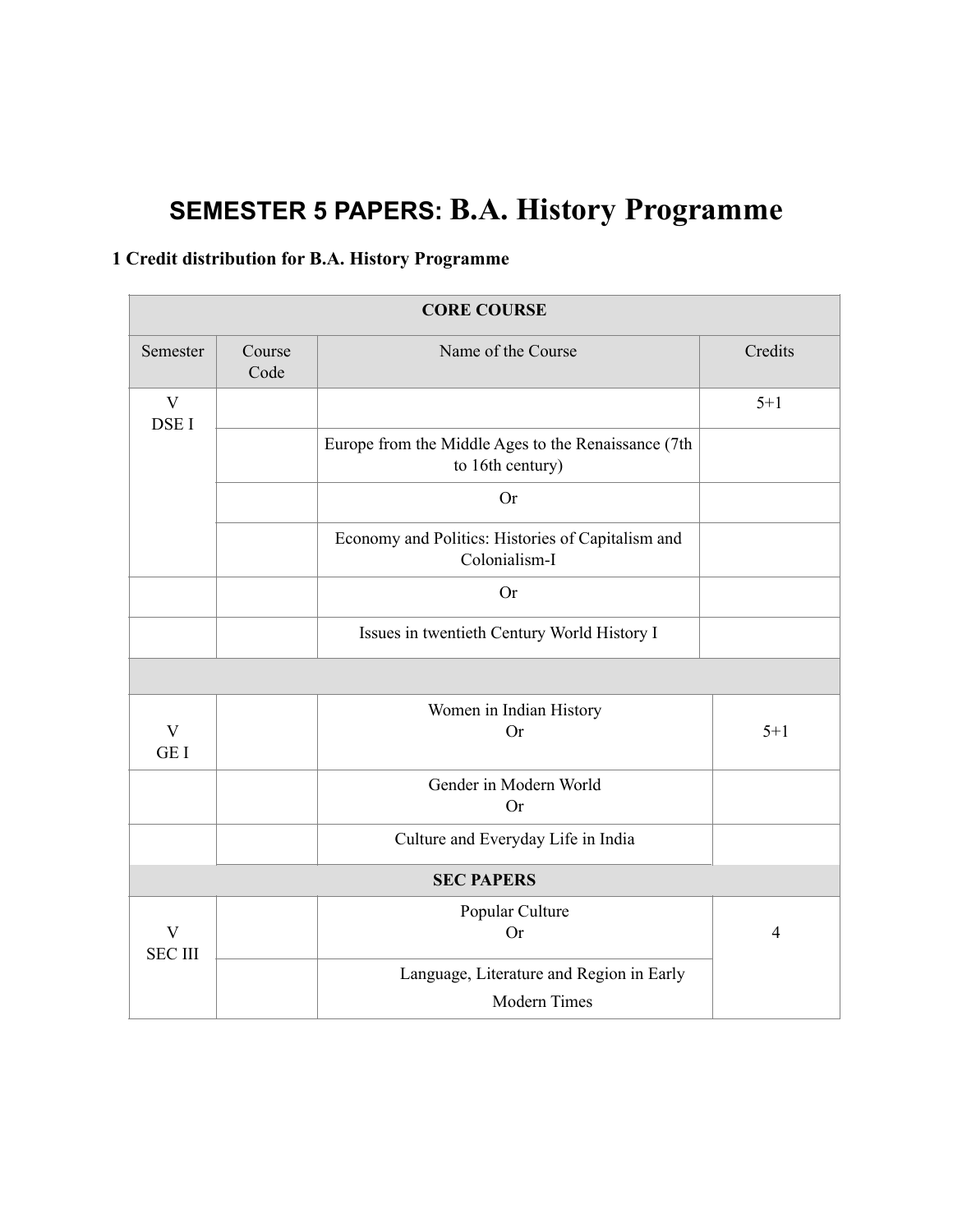# **2. BA Program Semester-wise Distribution of Courses**

| <b>Semester</b> | <b>Core Cour-</b><br>ses | <b>Discipline Selective</b><br><b>Courses</b>                      | GE               | <b>SEC</b>                  | <b>Ability En-</b><br>hancement<br><b>Courses</b> |
|-----------------|--------------------------|--------------------------------------------------------------------|------------------|-----------------------------|---------------------------------------------------|
| V               |                          | Choice of DSE I-A $\vert$ Choice of<br>papers<br>Choice of DSE I-B | GE I pa-<br>pers | Choice of SEC<br>III papers |                                                   |
|                 |                          | papers                                                             |                  |                             |                                                   |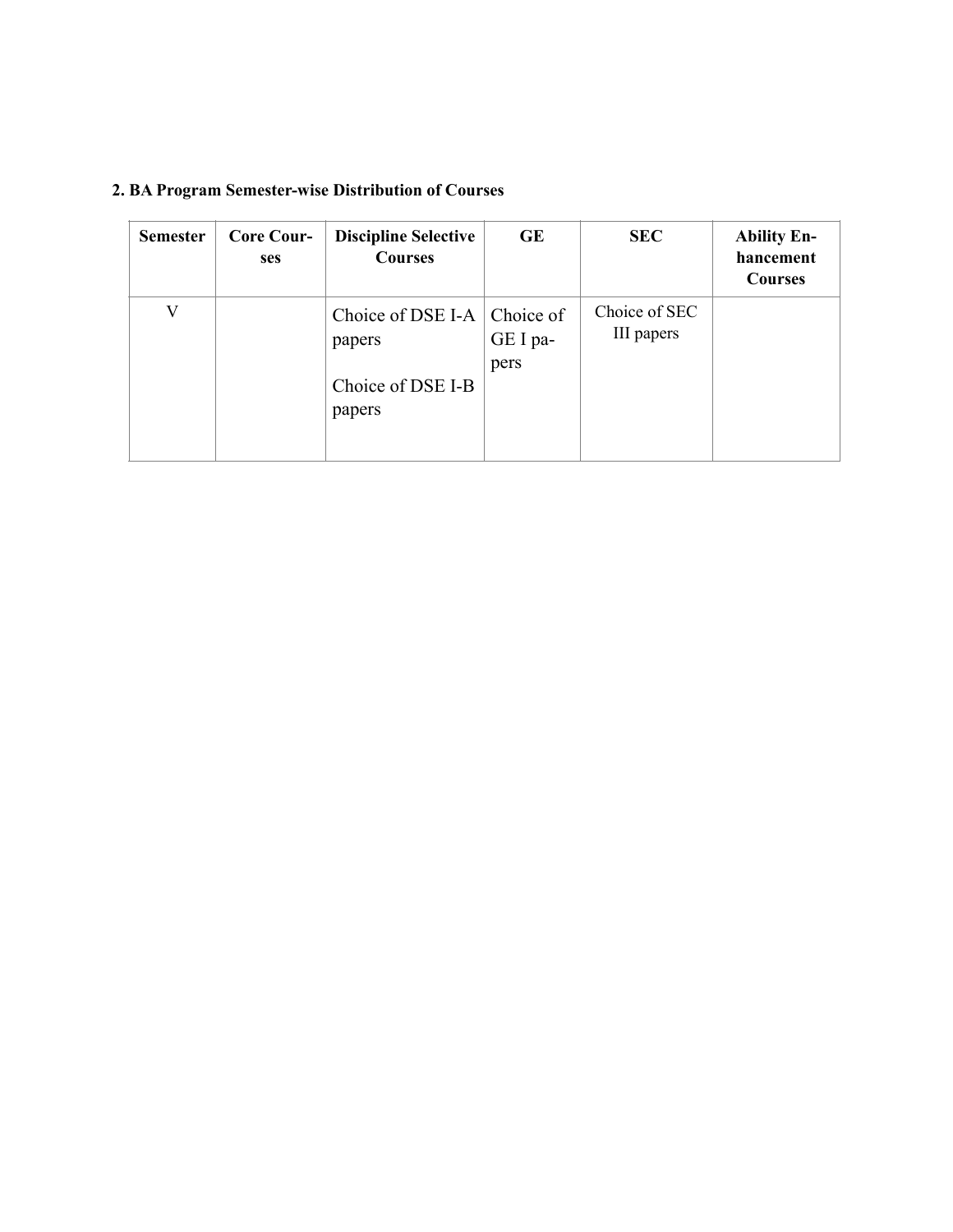# **DSE I**

# **Europe from the Middle Ages to the Renaissance (7th to the 16th century)**

#### **Course Objective:**

The objective of this course is to make the students familiar with the history of modern Europe. The purpose is to enable them to understand the linkages between themes in Indian history papers and those of European history. The idea is to give them a European perspective of themes involved.

**Learning Outcomes:** After completing this Course, students will be able to:

- Interpret the importance and implications of periodization
- Explain the development of what are conventionally called modern sensibilities in politics and the arts
- Discuss the development of important institutions such as the Church and political formations such as the city-states
- Point out the category of the 'Renaissance'.

# **Course Content:**

**Unit I: Periodization and its implications**: Antiquity; Middle Ages/Dark Ages; the Renaissance; Late Antiquity and the Early Medieval: Charlemagne and the Holy Roman Empire

**Unit II: Making of the Papacy, cult of saints and monasticism** 

**Unit III: Christianity, the Church and the State**:

[a] Church and the three Orders;

[b] Feudalism and the agrarian economy

**Unit IV: The Mediterranean world and the crusades**

**Unit V: City States and the Renaissance** 

# **Unit VI: Art, Science and Literature**

- [a] Humanism in art and literature
- [b] Developments in science and philosophy

[c] Renaissance beyond Italy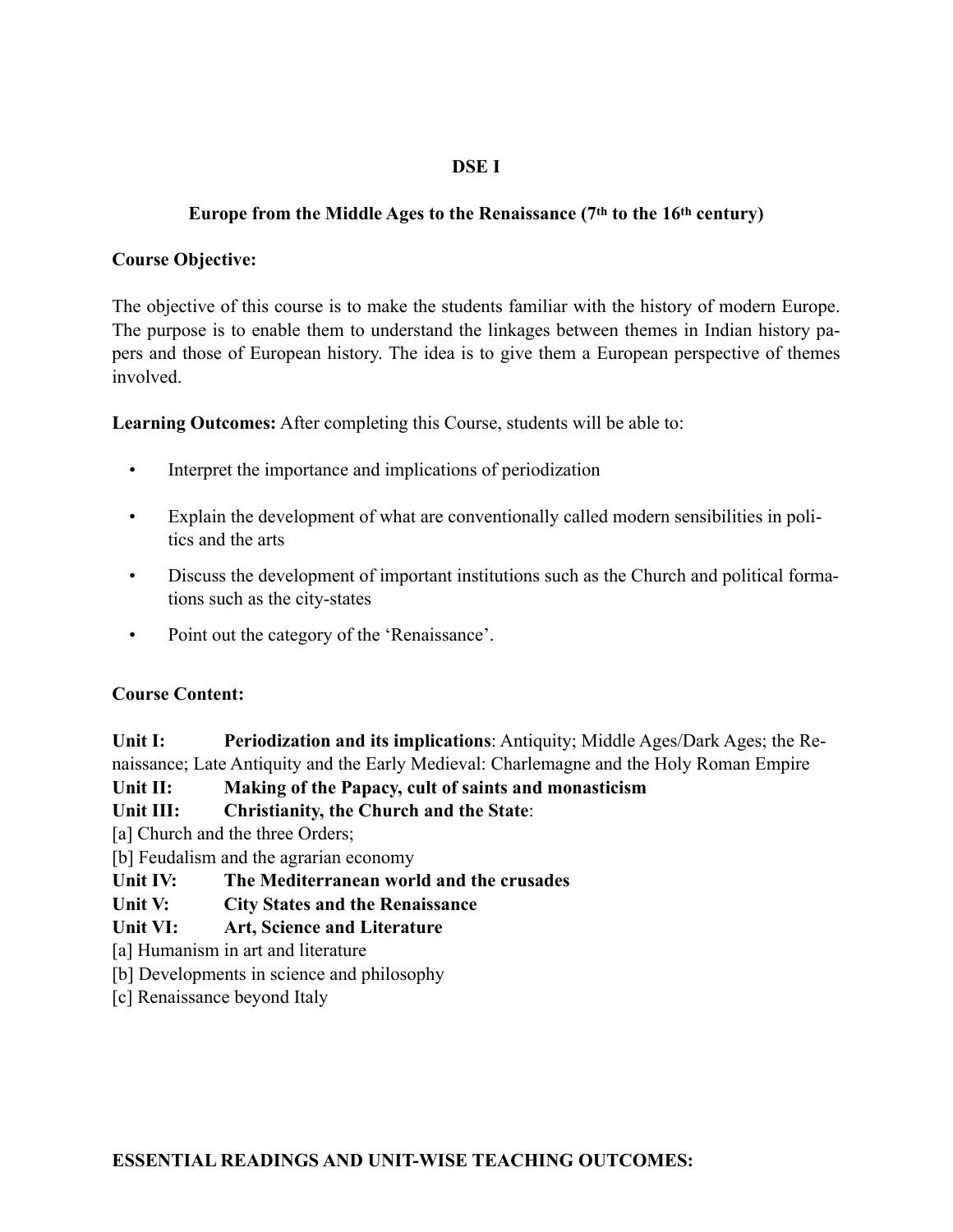**Unit I**: This Unit shall discuss and familiarize the students with the essential historiographical concerns stemming from periodization in the European context. **(Teaching Time: 2 weeks approx.)**

- Anderson, P. (1996). *Passages From Antiquity To Feudalism*. London and New York: Verso.
- Bloch, M. (1966). "The Rise of Dependent Cultivation and Seigniorial Institutions." in M. M. Postan. (Ed.). *The Cambridge Economic History of Europe.* Volume 1: *The Agrarian Life of the Middle Ages*. Cambridge: Cambridge University Press, pp. 224-77.
- Brown, E.A.R. (1974). "The Tyranny of a Construct: Feudalism and Historians of Medieval Europe." *The American Historical Review* vol. 79, pp. 1063-1088.
- Cipolla, C.M., (Ed.). (1976). *Fontana Economic History*. Volume I: *The Middle Ages*. New York: Harvester Press/Barnes and Noble.
- Goff, J.L. (2007). *The Birth of Europe*. Oxford: Blackwell (Introduction).
- Merriman, J. (2010). *A History of Modern Europe: From Renaissance to the Present.* Volume 1. New York, London: W.W. Norton (Ch.1).

**Unit II**: This Unit shall trace the emergence of the institution of the papacy and social-cultural practices revolving around monasticism. **(Teaching Time: 3 weeks approx.)**

- De Jong, M. (1995). "Carolingian Monasticism: The Power of Prayer." in R. McKitter, (ed.). *The New Cambridge Medieval History*. Volume 2. Cambridge: Cambridge University Press.
- Duby, G. (1977). *The Chivalrous Society.* (trans. Cynthia Postan). Berkeley: University of California Press.
- Noble, Thomas F.X. (1995). "The Papacy in the 8th and 9th centuries." in R. McKitter, (Ed.). *The New Cambridge Medieval History*. Volume 2. Cambridge: Cambridge University Press.
- Brown, P. (1982). *The Cult of the Saints: Its Rise and Function in Latin Christianity*. Chicago: University of Chicago Press.
- Innes, M. (2008). *Cambridge History of Europe Volume 1- Europe from Antiquity to the Twelfth Century (Part I)*. Cambridge: Cambridge University Press.
- Goff, J.L. (2007). *The Birth of Europe*. Oxford: Blackwell.

**Unit III**: This Unit shall highlight the evolution of the church and state relations, and the socioeconomic structure that developed within the rural countryside. **(Teaching Time: 4 weeks approx.)**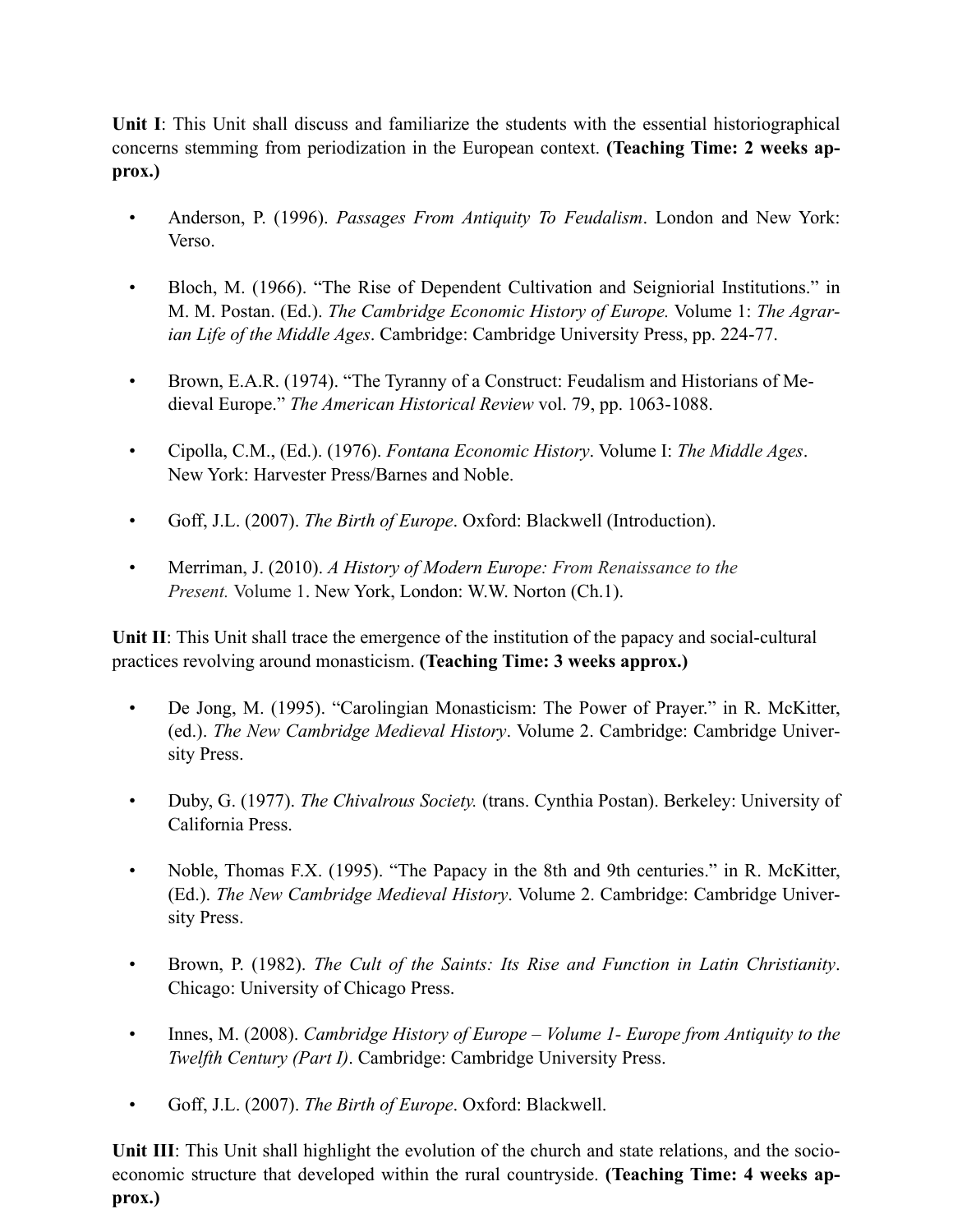• Power, D. (Ed.). (2006). *The Central Middle Ages*: *950-1320*. Oxford: Oxford University Press.

.

- Duby, G. (1974). *The Early Growth of the European Economy: Warriors and Peasants from the Seventh to the Twelfth Century*. Ithaca: Cornell University Press.
- Le Goff, J. (1999). *Medieval Civilisation 400-1500*. (Trans. by Julia Barrow.) Oxford: Blackwell. (Reprint.)
- Swanson, R.N. (Ed.). (2015). *The Routledge History of Medieval Christianity: 1050-1500*. London/New York: Routledge.
- Bloch M. (1961). *Feudal Society*. Volume I, Chicago: University of Chicago Press.
- Sinha, A. (2010). *Europe in Transition*. Delhi: Manohar. [Available in Hindi].

**Unit IV**: This Unit shall provide an overview of the key historical developments of the Mediterranean world, leading up to the crusades. **(Teaching Time: 2 weeks approx.)**

- Swanson, Robert. (2006). *Cambridge History of Europe Volume 1-Medieval Europe 1100-1450 (Part II)*. Cambridge: Cambridge University Press.
- Riley-Smith, J. (Ed.). (1995). *The Oxford Illustrated History of the Crusades*. Oxford: Oxford University Press.
- Sinha, A. (2010). *Europe in Transition*. Delhi: Manohar. [Available in Hindi].

**Unit V**: This Unit shall familiarize students with the historical context which paved the way for the advent of the Renaissance. It shall also help students identify the key socio-political and economic milieu of the Renaissance. **(Teaching Time: 2.5 weeks approx.)**

- Kaborycha, Lisa. (2011). *A Short History of Renaissance Italy*. New York: Pearson.
- Winks, Robin W. and Lee Palmer Wandel. (2003). *Europe in a Wider World, 1350-1650.*  New York: Oxford University Press.
- Merriman, J. (2010). A History of Modern Europe: From Renaissance to the Present. Volume 1. New York, London: W.W. Norton (Ch.2).
- Sinha, A. (2010). *Europe in Transition*. Delhi: Manohar. [Available in Hindi].

**Unit VI**: This Unit shall discuss key developments in the realms of art, science and literature during the Renaissance. **(Teaching Time: 2.5 weeks approx.)**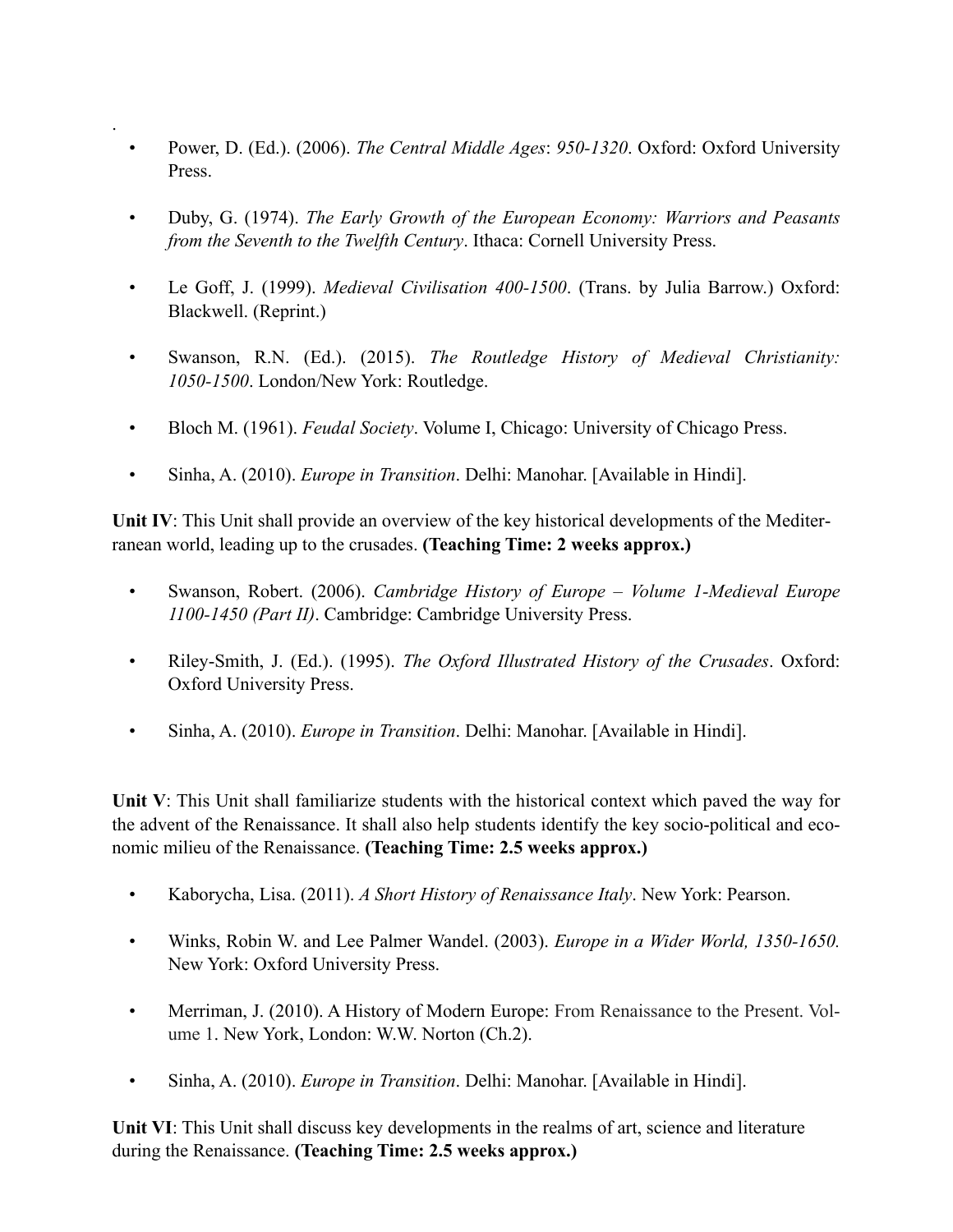- Martines, L. (1988). *Power and Imagination: City-States in Renaissance Italy*. Baltimore: John Hopkins University Press.
- Burke, Peter. (1999). *The Italian Renaissance, Culture and Society in Italy.* Princeton: Princeton University Press.
- Merriman, J. (2010). *A History of Modern Europe: From Renaissance to the Present.* Volume 1. New York, London: W.W. Norton (Ch.2).
- Sinha, A. (2010). *Europe in Transition*. Delhi: Manohar. [Available in Hindi].
- •

# **SUGGESTED READINGS**

- Davies, Norman. (1998). *Europe; A History*. New York: Harper Collins.
- Goldthwaite, R. (1993). *Wealth and the Demand for Art in Italy: 1300-1600*. Baltimore: John Hopkins University Press.
- Huizinga, J. (2017). *The Waning of the Middle Ages*. Reprint. London: Stellar Classics.
- King, Margaret L. (1994). *Western Civilizations: A Social and Cultural History*. New York: Prentice Hall.
- Pocock, J.G.A. (1975). *The Machiavellian Moment: Florentine Political Thought and the Atlantic Republican Tradition*. New Jersey: Princeton University Press.
- Ralph, L. P., Standish Meacham, Robert E. Lerner and Edward McNall Burns. (1993). *Western Civilizations*. Volume II. New York/London: W.W. Norton & Co.
- Wiesner-Hanks, M.E. (2013). *Early Modern Europe, 1450-1789*. Cambridge: Cambridge University Press.
- $\bullet$  देवेश, विजय (सं.). (2010). यूरोपीयसंस्कृति, दिल्ली:हिंदीमाध्यमकार्यान्वयनिदेशालय, 2010
- सिन्हा,अरविन्द. (2009). संक्रांतिकालीनयुरोप.नईदिल्ली:ग्रन्थशिल्पी.

# **Teaching Learning Process:**

Classroom teaching will concern key concepts and discussions of important readings. As this is a paper tracing aspects of World history and Europe, supporting audio-visual aids like documentaries, maps and power point presentations shall be used widely. Overall, the Teaching Learning Process shall focus on providing a broad historical overview of the period and region under study. The process shall also delineate certain linkages and parallel developments in Indian history and the socio-economic and cultural histories traced in this paper. This shall enable a smooth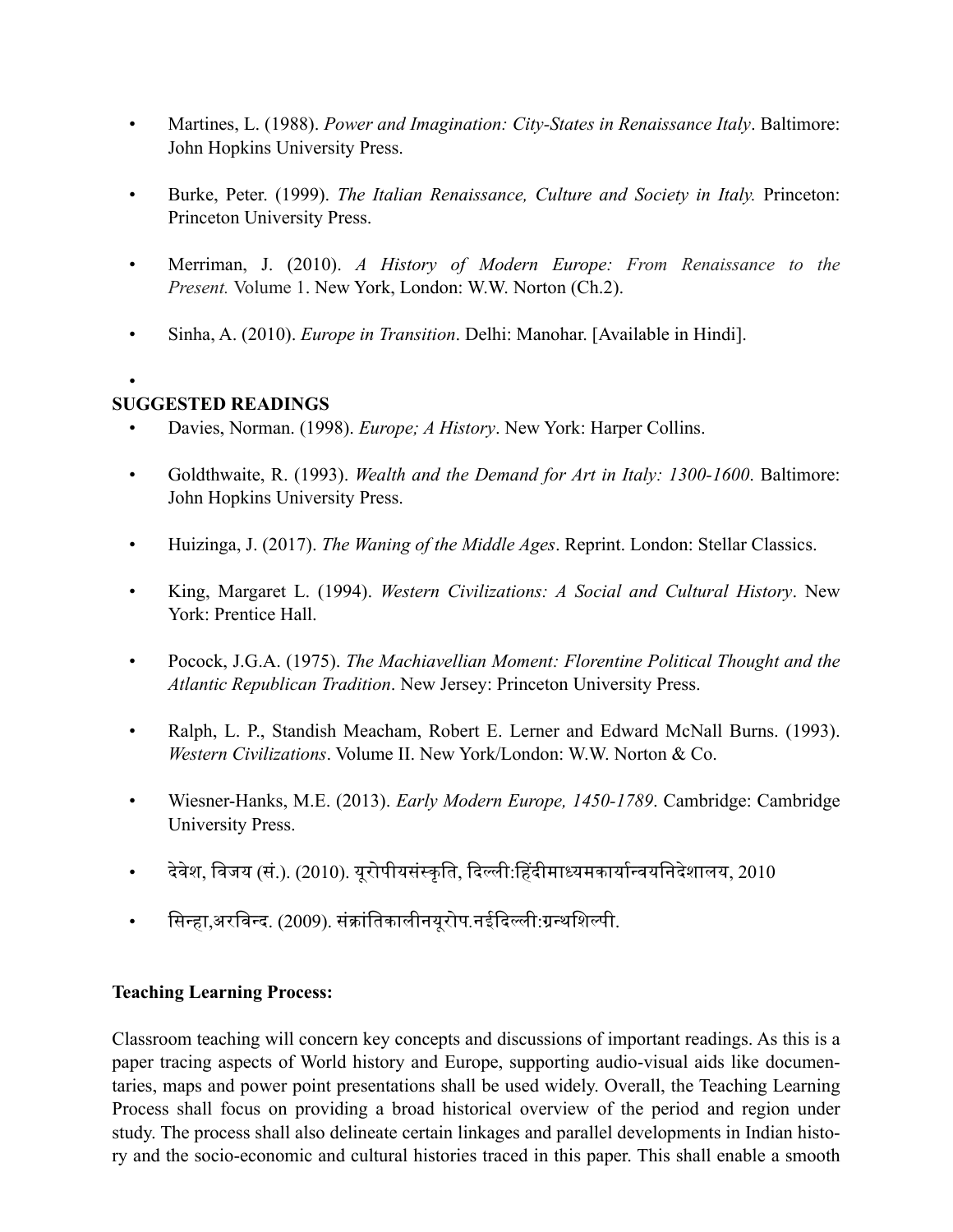transition from the student's prior engagement with Indian history and his/her engagement with history of regions outside the Indian subcontinent.

#### **Assessment Methods:**

Students will be regularly assessed for their grasp on debates and discussions covered in class. Two written submissions, one of which could be a short project, will be used for final grading of the students.

Internal Assessment: 25 Marks Written Exam: 75 Marks Total: 100 Marks

# **Keywords:**

Antiquity, problem of periodisation, three orders, dark ages, feudalism, city states and renaissance, Christianity church and state, humanism.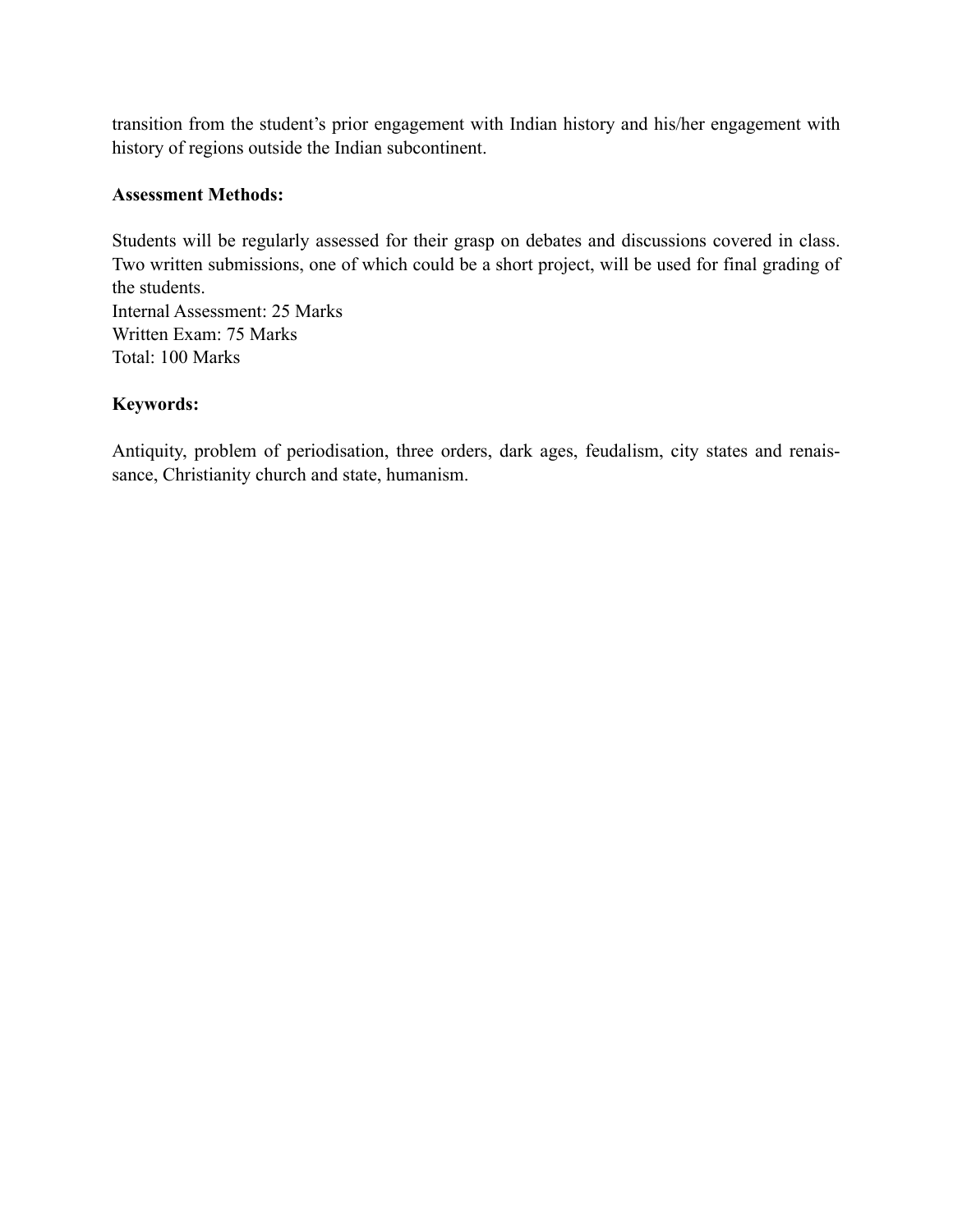# **DSE II**

# **Economy and Politics: Histories of Capitalism and Colonialism - I**

# **Course Objective:**

The paper familiarizes the students with the basic concepts of Capitalism, Imperialism and Colonialism. It also introduces the strategies of European capitalism and the importance of slave trade, plantation economies in the emergence of Capitalism. It provides the student with an opportunity to analyze capitalism and the global economy.

# **Learning Outcomes:**

On completion of this course, the student will be able to:

- Define what is meant by capitalism, colonialism and imperialism.
- Delineate the crucial linkages between Atlantic slavery and European capitalism,
- Explain the global interconnectedness of capital.
- Examine the process of colonial expansion via trade.
- Discuss the linking of the non-European economies with the capitalist-dominated world market via case studies of certain commodities.
- Describe the significance of the American Revolution.

# **Course Content:**

| Unit I:   | <b>Key Concepts and their implications:</b> Understanding capitalism, colonialism |
|-----------|-----------------------------------------------------------------------------------|
|           | and imperialism                                                                   |
| Unit II:  | <b>Atlantic slavery and European capitalism</b>                                   |
| Unit III: | Dutch and English East India Companies and colonial expansion                     |
| Unit IV:  | Commodities, capital and empire: Sugar, tea and cotton                            |
| Unit V:   | <b>The American Revolution</b>                                                    |

# **ESSENTIAL READINGS AND UNIT-WISE TEACHING OUTCOMES:**

**Unit I:** This Unit shall familiarize the students with the key concepts. It shall enable the students to outline the essential differences as well as connections between the concepts of capitalism, colonialism and imperialism. **(Teaching Time: 4 weeks approx.)**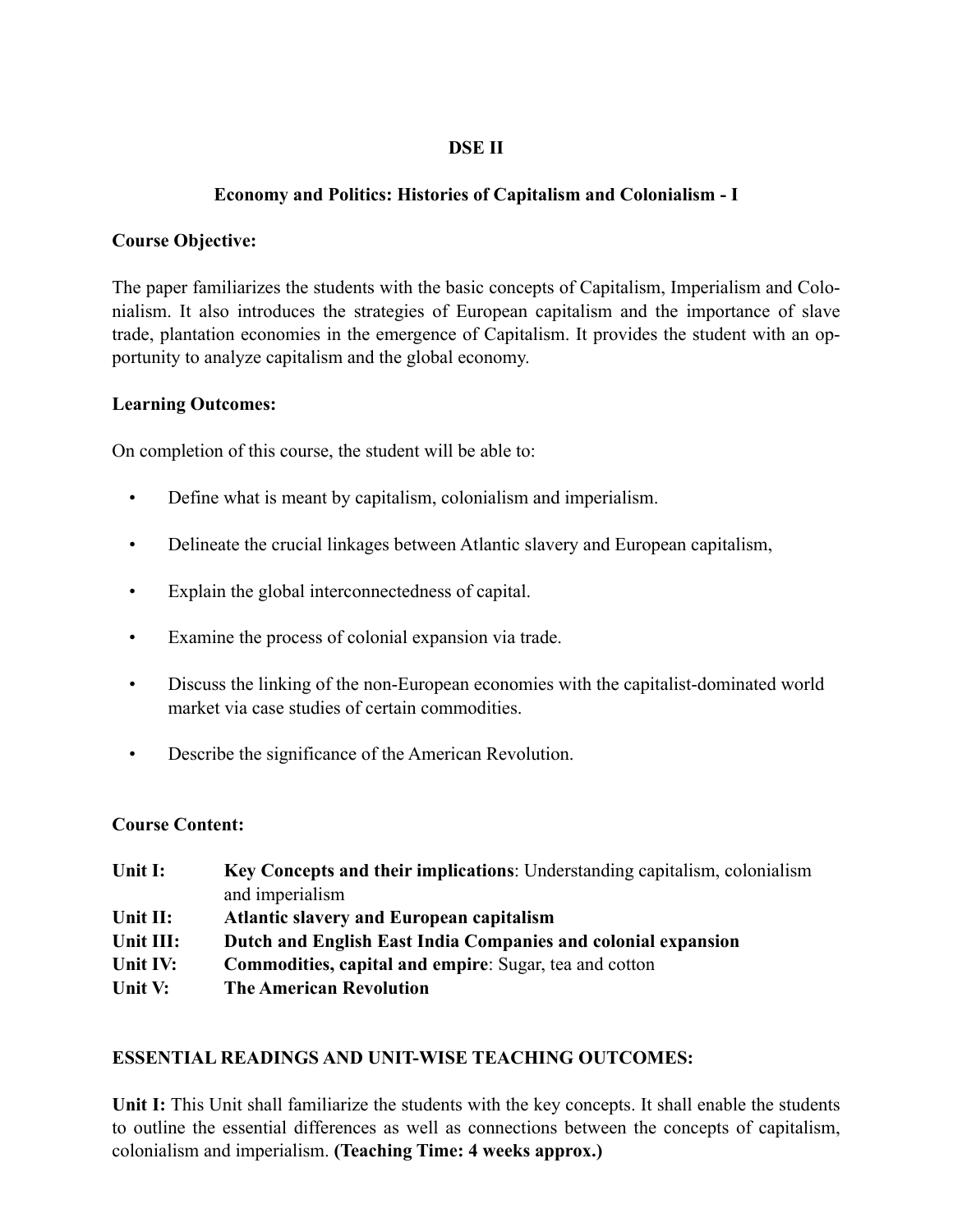- Hilton, Rodney. (2006). *The Transition from Feudalism to Capitalism.* Delhi: Aakar Books*.* [Available in Hindi].
- Bottomore, Tom. (1991). *Dictionary of Marxist Thought*. New Delhi: Blackwell (entries on "Capitalism", "Colonialism" and "Imperialism and World Market").
- Beaud. Michel. (2001). *A History of Capitalism 1500 to 2000*. Trans. by Tom Dickman and Anny Lefebvre. New York: Monthly Review Press (Ch.1).
- Sinha, A. (2010). *Europe in Transition*. Delhi: Manohar. [Available in Hindi].

**Unit II:** This Unit shall highlight the centrality of the African slave trade in European economic development. **(Teaching Time: 3 weeks approx.)**

- Williams, Eric. (1994). *Capitalism and Slavery*. Reprint. Chapel Hill: University of North Carolina.
- Merriman, J. (2010). *A History of Modern Europe: From Renaissance to the Present.* Volume 1. New York, London: W.W. Norton, pp. 178-186, 200-204.
- Beaud, Michel. (2001). *A History of Capitalism 1500 to 2000*. (Trans. by Tom Dickman and Anny Lefebvre.) New York: Monthly Review Press (Ch.1)
- Sinha, A. (2010). *Europe in Transition*. Delhi: Manohar. [Available in Hindi].

**Unit III:** This Unit shall familiarize the students with the important features of commercial trading companies and their colonial expansion into resource-rich regions and vibrant non-European economies. **(Teaching Time: 3 weeks approx.)**

- Chaudhuri, K.N. (1978). *The Trading World of Asia and the English East India Company, 1660-1760*. Cambridge: Cambridge University Press (Ch.1, Ch.3 and Ch.6).
- Zwart, Pim de. (2016). *Globalization and the Colonial Origins of the Great Divergence: Intercontinental Trade and Living Standards in the Dutch East India Company's Commercial Empire c. 1600-1800.* Leiden, Boston: Brill (Ch.1, "Introduction").
- Merriman, J. (2010). *A History of Modern Europe: From Renaissance to the Present - Volume 1*. New York, London: W.W. Norton, pp. 248-252.
- Sinha, A. (2010). *Europe in Transition*. Delhi: Manohar. [Available in Hindi].

Unit IV: This Unit shall use case studies of important commodities to trace the interconnectedness of the emerging capitalist economies and other economies linked to the world market. Using relevant case studies, this Unit shall equip students with global history of capitalism. **(Teaching Time: 3 weeks approx.)**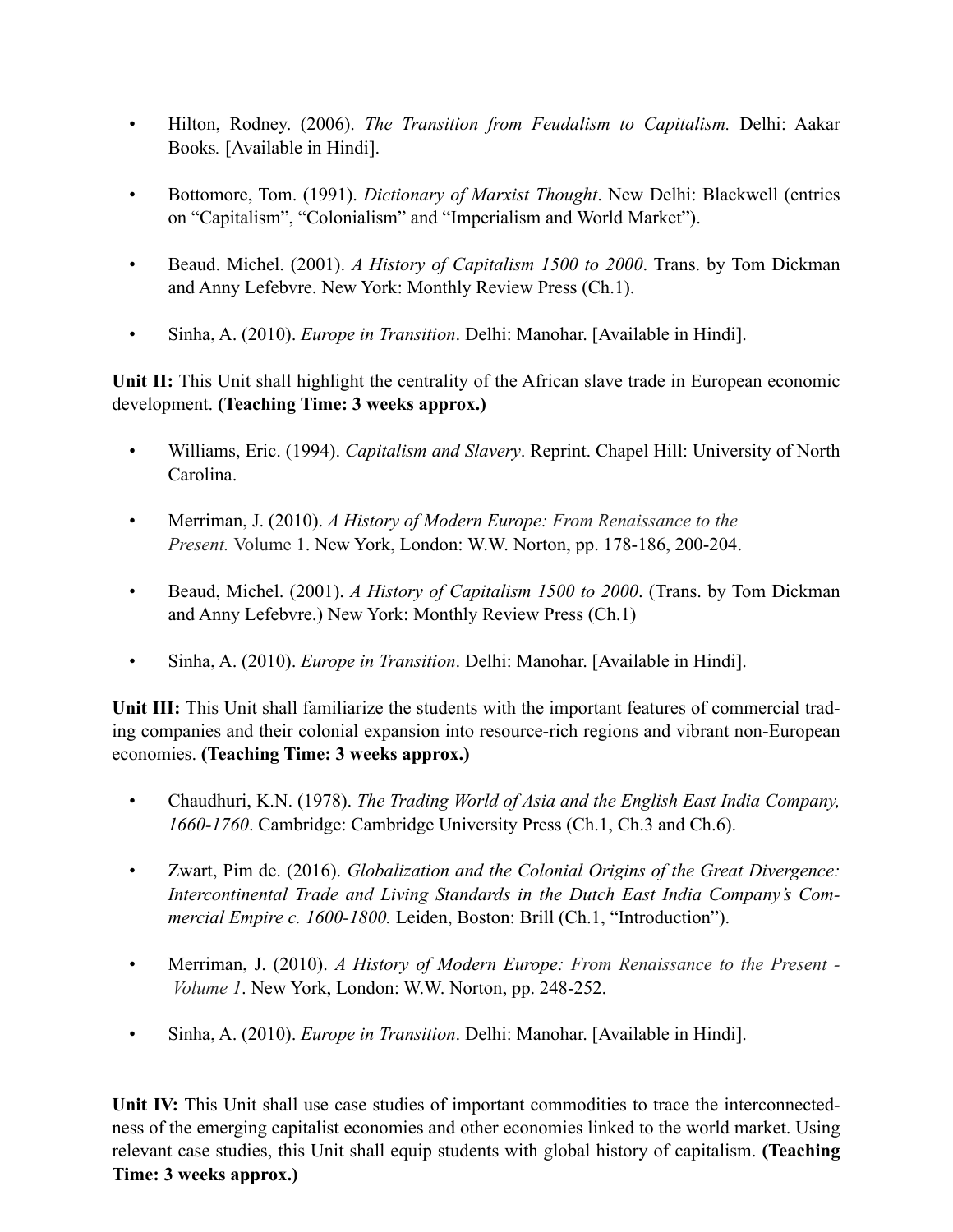- Beckert, Sven. (2014). *Empire of Cotton: A Global History*. New York: Vintage Books ("Introduction" and Ch.2. Ch.5 and Ch.6).
- Chaudhuri, K.N. (1978). *The Trading World of Asia and the English East India Company, 1660-1760*. Cambridge: Cambridge University Press (Ch.12).
- Mintz, S.W. (1985). *Sweetness and Power: The Place of Sugar in Modern Industry*. New York: Penguin (Ch.2, pp.32-72, Ch.4).
- Ellis, M.; R. Coulton and M. Mauger. (2015). *Empire of Tea: The Asian Leaf that Conquered the World*. London: Reaktion Books (Ch.3, Ch.4, Ch.8 and Ch.10).

Unit V: This Unit shall discuss the importance of the American Revolution in the coming of age of capitalism. This case study shall help students to identify important developments involving colonial settlers and the metropole. **(Teaching Time: 3 weeks approx.)**

- Foner, E. (2007). *Give Me Liberty! An American History*. Vol. I. Second edition. New York: W.W. Norton & Co.
- Lyles, L. D. and E. T. Lyles. (2003). *Historical Development of Capitalism in the United States, 2 volumes.* New York, Lincoln, Shanghai: iUniverse, Inc.
- Beaud. Michel. (2001). *A History of Capitalism 1500 to 2000*. Trans. by Tom Dickman and Anny Lefebvre. New York: Monthly Review Press (Ch.2)
- Dattar, K. (1997). *America Ka Itihas*. Delhi:University of Delhi, Directorate of Hindi Medium Implementation Board.

# **Suggested Readings:**

- Brenner, Robert. (1976). "Agrarian Class Structure and Economic Development in Pre-Industrial Europe." *Past & Present* vol. 70, pp. 30-75.
- Ralph, Davis. (1973). *The Rise of Atlantic Economies*. Ithaca, N.Y: Cornell University Press.
- Drescher, S. (1997). "Capitalism and Slavery After Fifty Years." *Slavery and Abolition*  vol 18 no.3, pp. 212-227.
- Dutta, Arup Kumar. (1992). *Cha Garam: The Tea Story*. Guwahati. Paloma Publications.
- Galbraith, J.K. *American Capitalism: The Concept of Prevailing Power.* USA: Transaction Publishers, 1993 (8th printing).
- Joll, J. (1990). *Europe since 1870: An International History.* Fourth edition. London: Penguin (Ch.4, "Imperialism"). [Available in Hindi].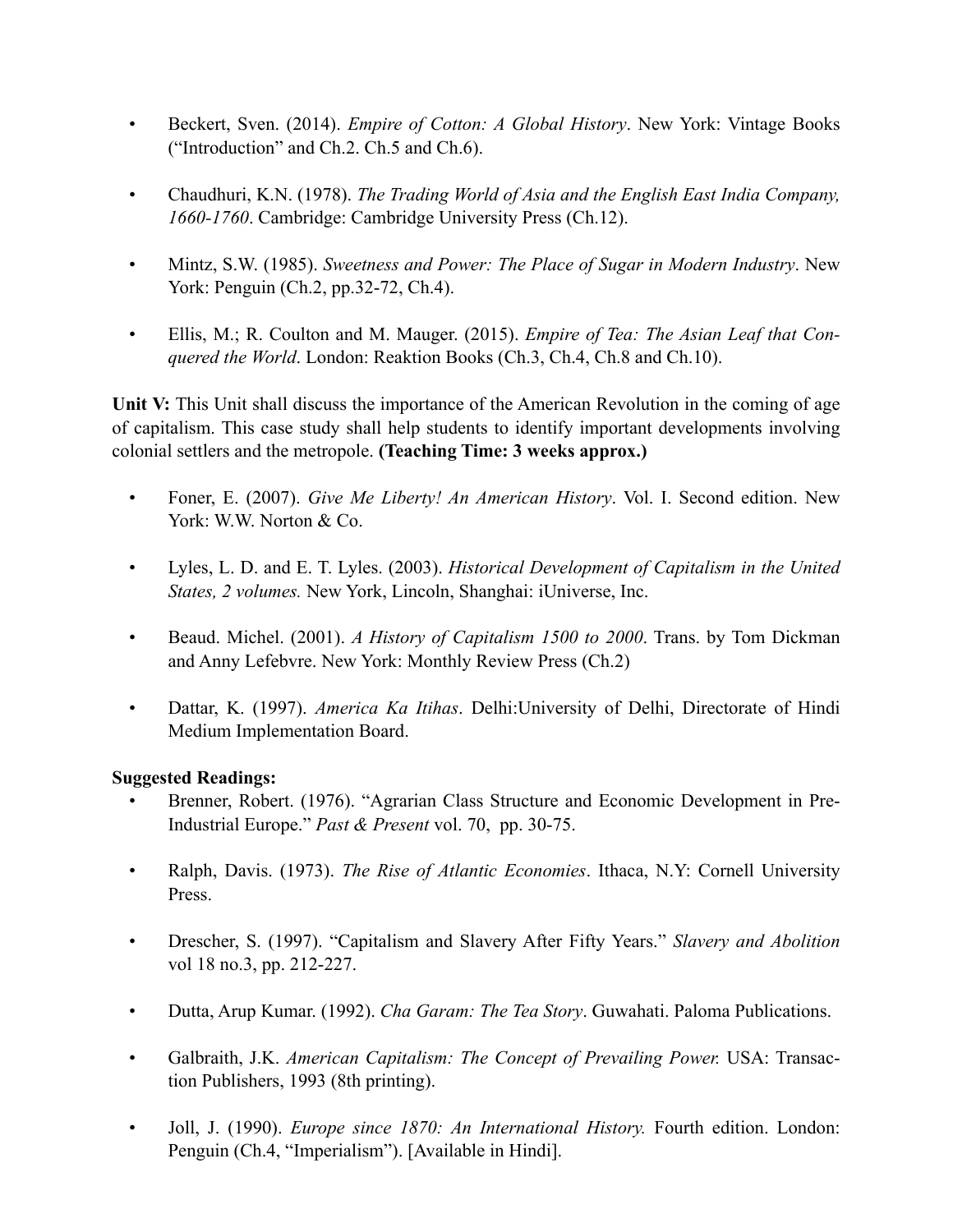- Kocka, J. (2014). *Capitalism: A Short History*. (Trans. Jeremiah Reimer). Princeton and Oxford: Princeton University Press (Chs.1-3).
- Moxham, Roy. (2003). *Tea, Addiction, Exploitation and Empire*. New York: Carroll and Graff.
- Ormrod, D. (2003). *The Rise of Commercial Empires: England and the Netherlands in the Age of Mercantilism*. Cambridge: Cambridge University Press.
- Porter, A. (1994). *European Imperialism, 1860-1914.* London: Palgrave Macmillan.
- Rappaport, E. (2017). *A Thirst for Empire: How Tea Shaped the Modern World*. Princeton and London: Princeton University Press (Ch.3 and Ch.5).
- Roy, Tirthankar. (2012). *The East India Company: The World's Most Powerful Corporation*. New Delhi: Penguin.
- Smith, Andrew F. (2015). *Sugar: A Global History.* London: Reaktion Books (Ch.2, "New World Sugar to 1900).
- Sweezy, Paul M. (1970). *Theory of Capitalist Development.* New York: Monthly Review Press.
- Wallenstein, Immanuel. (1989). *Modern World System- III.* Berkeley: University of California Press.
- Wood, E.M. (2002). *The Origin of Capitalism: A Longer View*. London: Verso ("Introduction", and Ch.4, Ch.5, Ch.6 and Ch.7).

# **Teaching Learning Process:**

Classroom teaching on key concepts and discussions on important readings. As this is a paper tracing aspects of European/world history, supporting audio-visual aids like documentaries, maps and power point presentations shall be used widely. Overall, the Teaching Learning Process shall focus on providing a broad historical overview of the period and region under study. The process shall also delineate certain linkages and parallel developments in Indian history and the socioeconomic and cultural histories traced in this paper. This shall enable a smooth transition from the student's prior engagement with Indian history and his/her engagement with history of regions outside the Indian subcontinent.

# **Assessment Methods:**

Students will be regularly assessed for their grasp on debates and discussions covered in class. Two written submissions, one of which could be a short project, will be used for final grading of the students. Internal Assessment: 25 Marks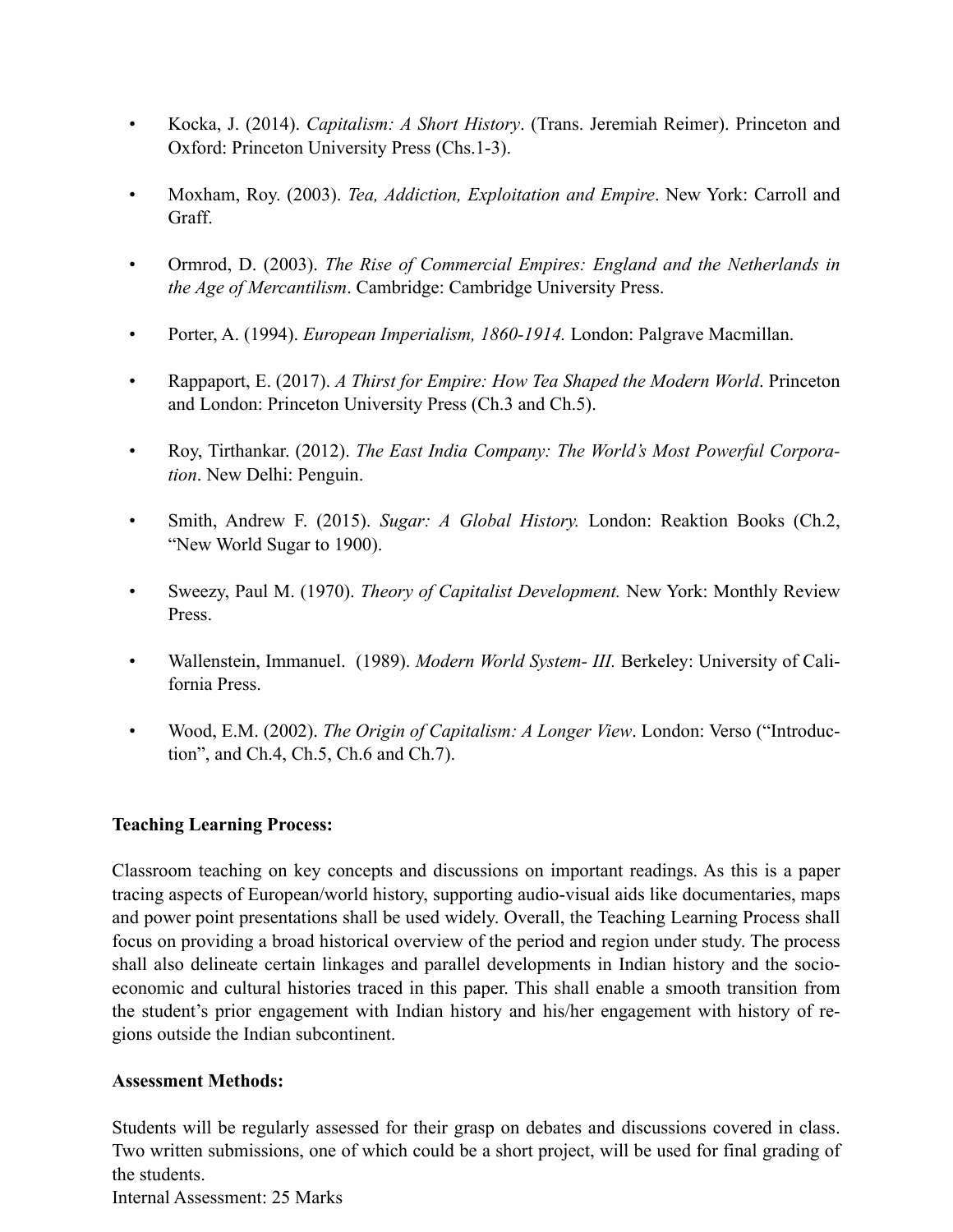Written Exam: 75 Marks Total: 100 Marks

# **Keywords:**

Capitalism, colonialism, imperialism, Atlantic slavery, American Revolution, trans-Atlantic trade, East India Companies.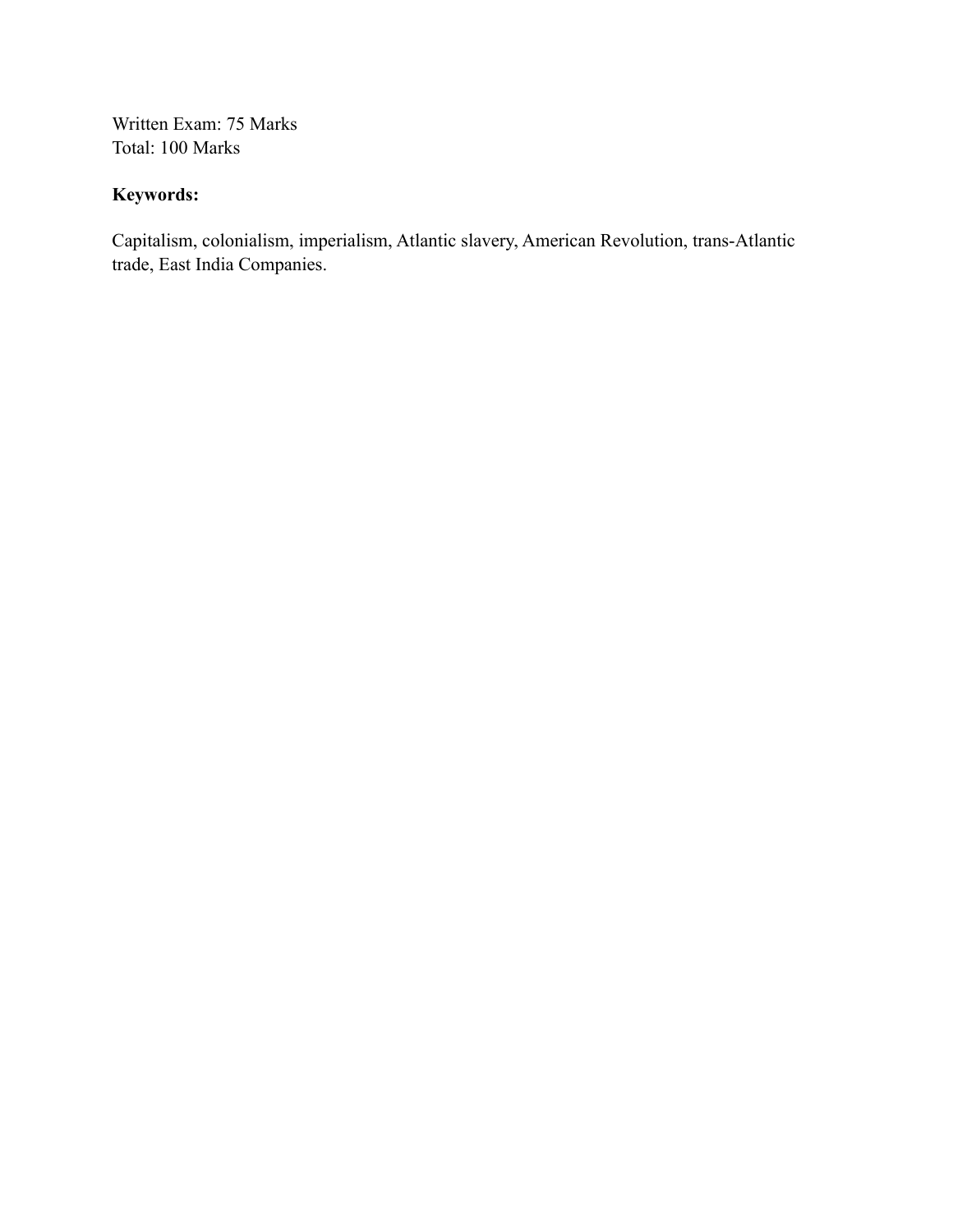# **DSE III**

# **Issues in Twentieth Century World History-I (the 20th Century)**

# **Course Objectives:**

This course aims to provide an understanding of 20<sup>th</sup>century world history not as a history of parts, individual nations but as an interconnected world history. The paper focuses on how the world changed in the first half of the twentieth century, from the World Wars to new radical and social movements. The course discusses how this world, ridden with conflict and violence, also witnessed growing desires for peace by through an organisation such as the United Nations. The emphasis is on taking up case studies to illustrate the processes and trends in society and culture.

# **Learning Outcomes:**

On completion of this course, the student will be able to:

- Define world history and explain the evolving polities.
- Categorise the economies and cultures of the twentieth century world.
- Define the making of the geopolitical order and 'North-South' distinctions.
- Delineate the complex character of modernity and its differences.
- Demonstrate critical skills to discuss and analyze diverse social movements and cultural trends.

# **Course Content:**

# **Unit I: The Concept and Definition**: What is World History?

#### **Unit II: First World War**:

(a) Consequences in Europe and the world,

(b) League of Nations

# **Unit III: 1917 Russian Revolution**:

- (a) Formation of the USSR;
- (b) Debates on socialism and the role of the Communist International (Comintern)

**Unit IV: Fascism and Nazism**: Germany and Japan and Second World War

# **Unit V: Modernity, Rights and Democracy**:

- (a) The suffragette movement (England)
- (b) Anti-colonial struggles (Indonesia)
- (c) The formation of the United Nations
- (d) Art and politics (Picasso)

# **ESSENTIAL READINGS AND UNIT-WISE TEACHING OUTCOMES:**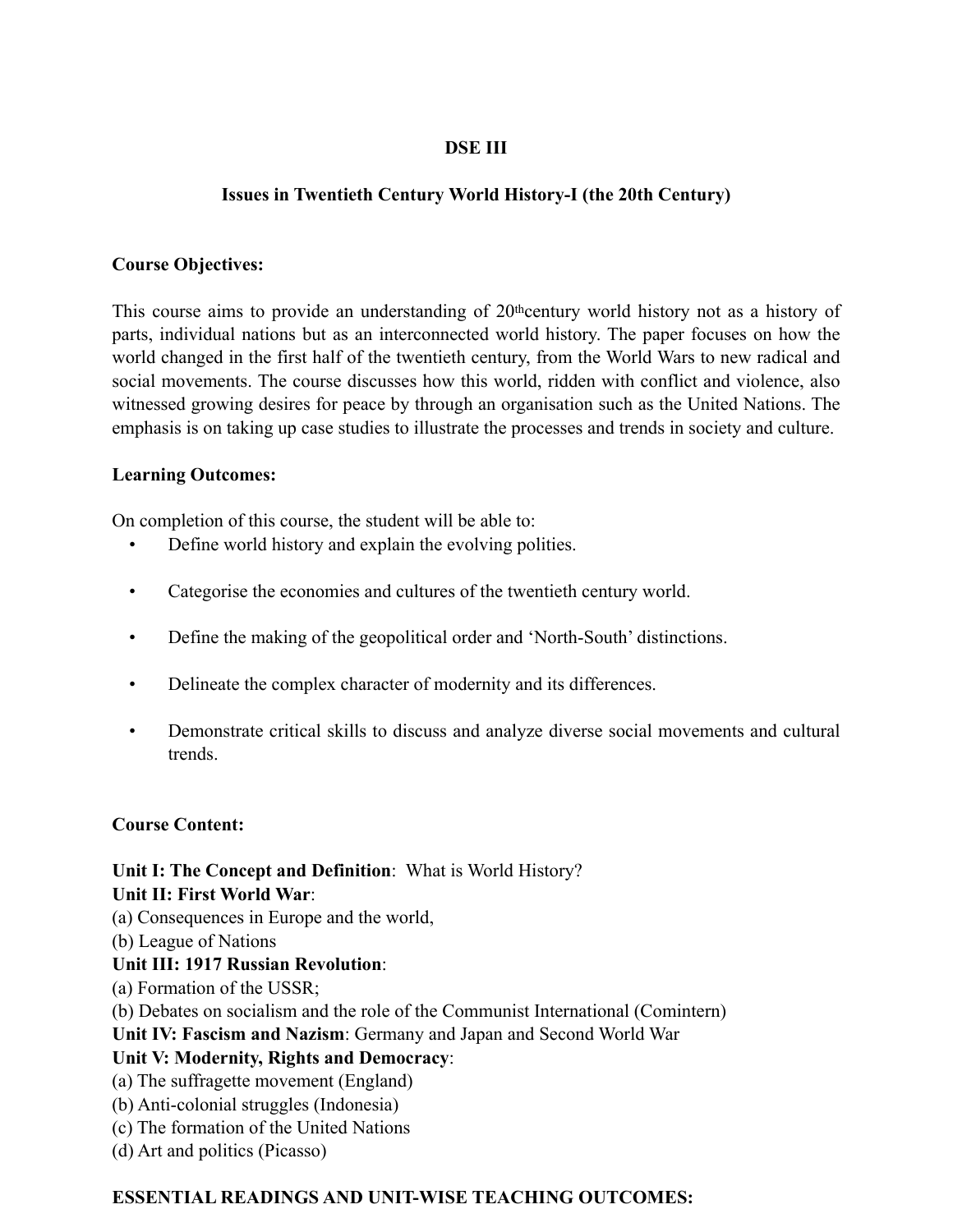**Unit 1:** This Unit shall introduce the students to the concept and definition of world history. **(Teaching Time: 2 weeks approx.)** 

- Krippner-Martinez, J. (1995). "Teaching World History: Why We Should Start!" *The History Teacher* 29 (1), pp. 85-92. https://www.jstor.org/stable/494534
- Christian, David. (2003). "World History in Context." *Journal of World History* vol. 14 no.4, pp. 437-458. https://www.jstor.org/stable/20079239
- Mazlish, Bruce. (1998). "Comparing Global History to World History" *The Journal of Interdisciplinary History* vol. 28 no. 3, pp. 385-395.

<https://www.jstor.org/stable/205420>

• Findley, Carter V. and John Rothey. (2011). *Twentieth-Century World*. USA: Wadsworth Publishing.

**Unit II:** This Unit will familiarize the students with the key consequences of the First World War; including the formation of the League of Nations. **(Teaching Time: 3 weeks approx.)**

- Merriman, J. (YEAR). *A History of Modern Europe: From Renaissance to the Present*. Volume 1. New York, London: W.W. Norton (pp. 1011-1016; 1056-1077; 1083-1087).
- Roberts, J.M. (1999). *Twentieth-Century, the History of the World, 1901-2000*. New York: Viking.
- Findley, Carter V. and John Rothey. (2011). *Twentieth-Century World*. USA: Wadsworth Publishing.
- Henig, R. (1995). *Versailles and After 1919-1933*. Lancaster Pamphlets Series. Second edition. New York, London: Routledge.
- Mahajan, Sneh. (2009). *Issues in Twentieth Century World History*. Delhi: Macmillan.
- महाजन, स्नेह. (२०१६). बीसवी शताब्दी का विश्व इतिहास: एक झलक *(*भाग-२). दिल्ली: लक्ष्मी प्रकाशन.
- देशपांडे, अनिरुद्ध. (२०१४). विश्व इतिहास के प्रमुख मुद्दे: बदलते आयाम. दिल्ली: दिल्ली विश्वविद्यालय प्रकाशन

**Unit III:** This Unit will provide the students a broad outline of the history of the USSR post the 1917 October Revolution and shall familiarize them with the functioning of the Comintern. **(Teaching Time: 3 weeks approx.)**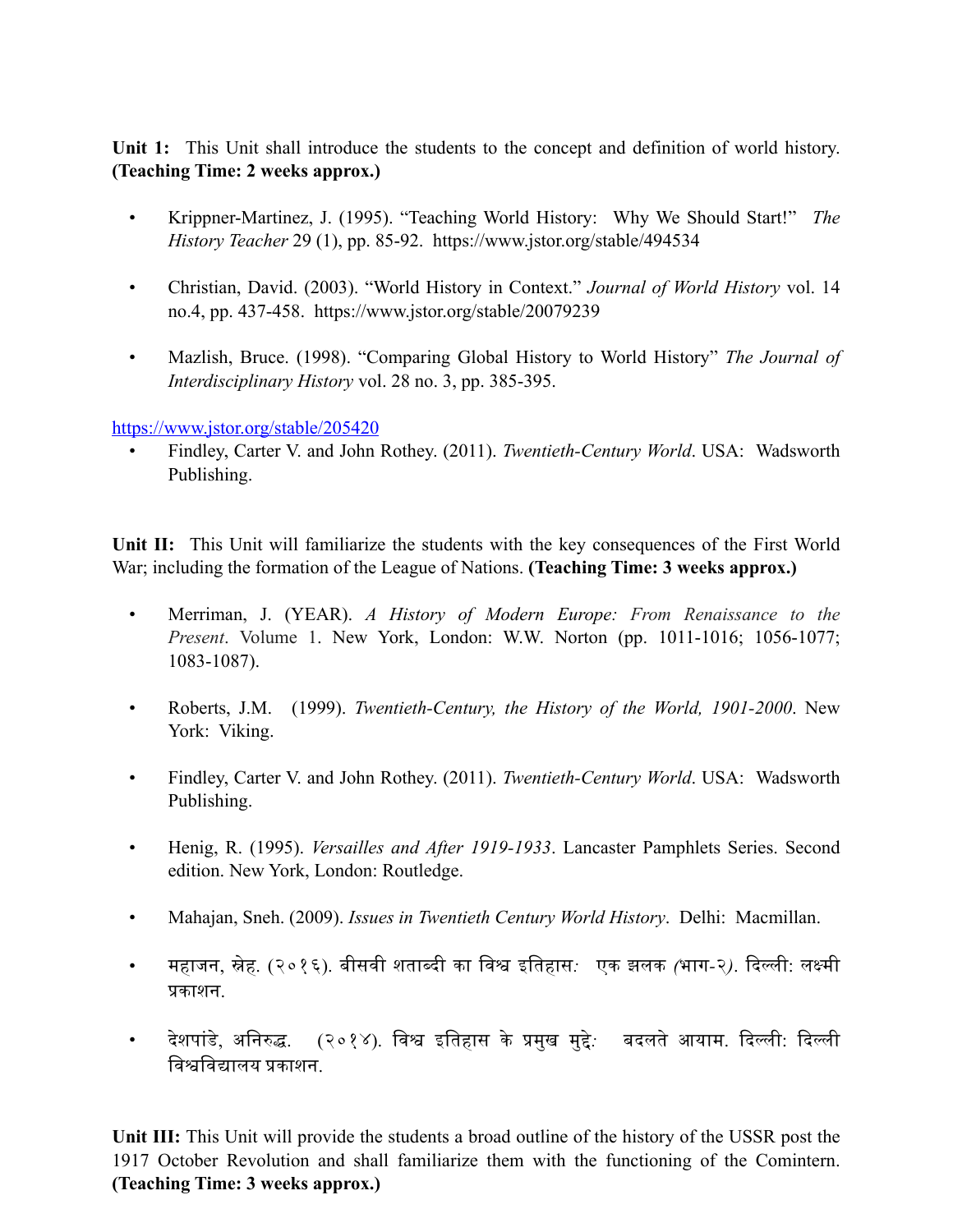- Nove, Alec. (1992). *An Economic History of the USSR 1917-1991*. London: Penguin.
- Hobsbawm, E.J. (1996). *The Age of Extremes. 1914-1991*. New York: Vintage.
- Hobsbawm, E.J. (2009). *The Age Of Extremes* अतिरेकोंकायुग (translated in Hindi by Prakash Dixit). Mumbai and Meerut: संवादप्रकाशन
- Roberts, J.M. (1999). *Twentieth-Century, the History of the World, 1901-2000*. New York: Viking.
- Findley, Carter V. and John Rothey. (2011). *Twentieth-Century World*. USA: Wadsworth Publishing.
- Mahajan, Sneh. (2009) *Issues in Twentieth Century World History*. Delhi: Macmillan.
- महाजन, स्नेह. (२०१६). बीसवी शताब्दी का विश्व इतिहास: एक झलक *(*भाग-२). दिल्ली: लक्ष्मी प्रकाशन.
- देशपांडे, अनिरुद्ध. (२०१४). विश्व इतिहास के प्रमुख मुद्दे: बदलते आयाम. दिल्ली: दिल्ली विश्वविद्यालय प्रकाशन

Unit IV: This Unit shall introduce the students to important case studies related to the growth of fascism post First World War. The Unit shall connect the discussion on fascism to the Second World War. **(Teaching Time: 3 weeks approx.)** 

- Hobsbawm, E.J. (1996). *The Age of Extremes. 1914-1991*. New York: Vintage.
- Hobsbawm, E.J. (2009). *The Age Of Extremes*-अतिरेकोंकायुग (translated in Hindi by Prakash Dixit). Mumbai and Meerut: संवादप्रकाशन.
- Lee, Stephen J. (1982). *Aspects of European History 1789–1980*. London, New York: Routledge (Ch.22, Ch.23, Ch.24 and Ch.30).
- Lee, Stephen J. (2008). *European Dictatorships 1918-1945*. London, New York: Routledge (Ch.5).
- Fairbank, John K., et al. (1965). *East Asia: Modern Transformation*. Boston: Houghton Mifflin; Highlighting edition (section on militarism in Japan).
- Duikar, William J. (2005) *Twentieth-Century World History*. Third edition. USA: Wadsworth Cencgage Learning.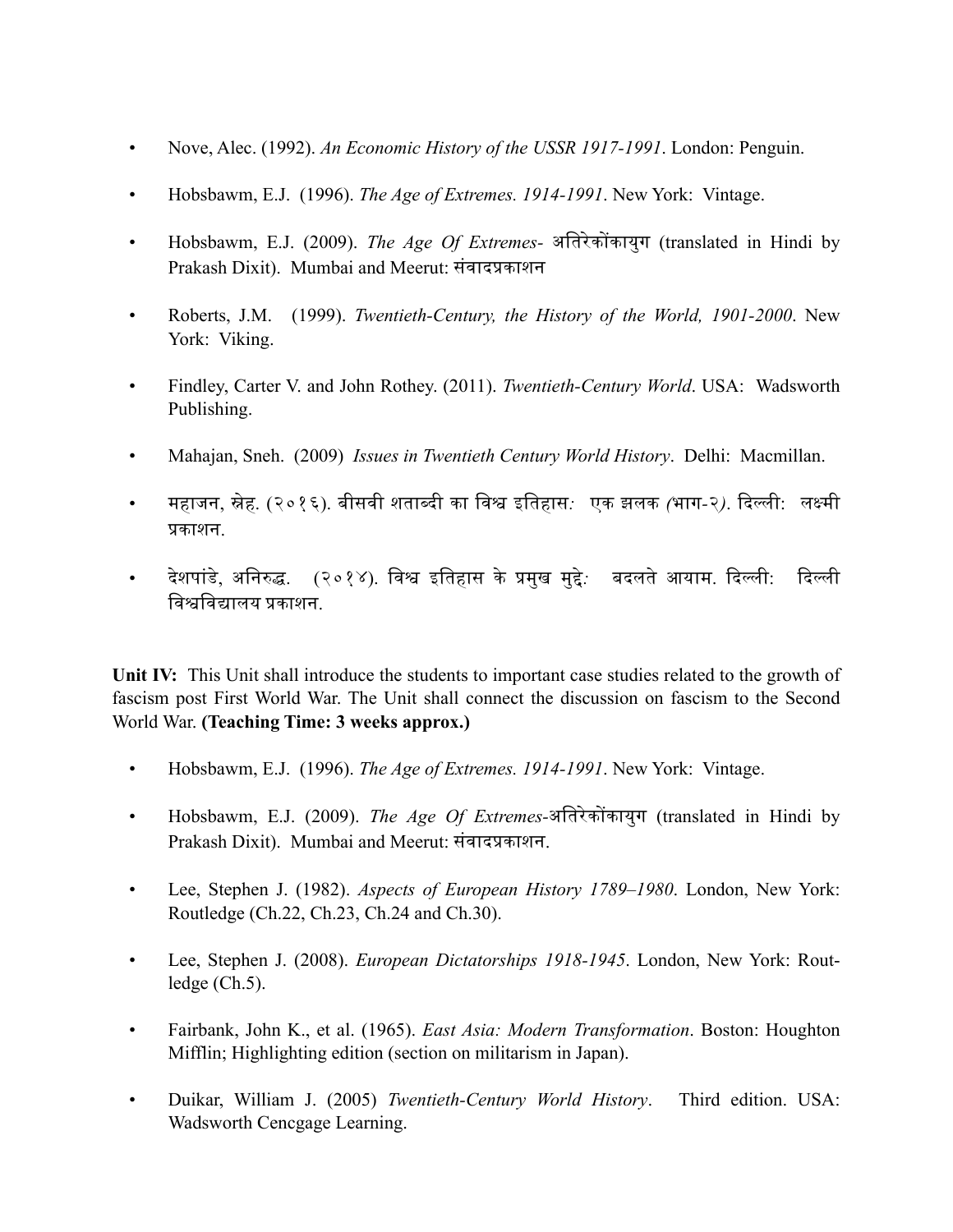- Henig, R. (2005). *The Origins of the Second World War 1933-1941*. Lancaster Pamphlets Series. Second edition. London, New York: Routledge.
- Roberts, J.M. (1999). *Twentieth-Century, the History of the World, 1901-2000*. New York: Viking.
- Mahajan, Sneh. (2009). *Issues in Twentieth Century World History*. Delhi: Macmillan.
- महाजन, स्नेह, (२०१६), बीसवीशताब्दीकाविश्वइतिहास*:* एकझलक*(*भाग-२), दिल्ली: लक्ष्मीप्रकाशन
- देशपांडे, अनिरुद्ध. (२०१४). विश्व इतिहास के प्रमुख मुद्दे: बदलते आयाम. दिल्ली: दिल्ली विश्व विद्यालय प्रकाशन.

Unit V: This Unit shall highlight important trends in the development of modern political movements and institutions that unfolded in the first half of the twentieth century. The discussion shall evolve around specified case studies. **(Teaching Time: 5 weeks approx.)** 

- Lang, Sean. (2005). *Parliamentary Reform 1789-1928*. Second edition. London, New York: Routledge. (Ch.8, "Votes for Women).
- Thomson, D. (1990). *Europe Since Napoleon*. London: Penguin (Ch.32).
- Perry, Marvin et al. (2016).*Western Civilization: Ideas, Politics, and Society: Since 1400*. Eleventh edition. Canada: Cencgage Learning (Ch. 27 – section on Picasso).
- Hobsbawm, E.J. (1996). *The Age of Extremes. 1914-1991*. New York: Vintage.
- Hobsbawm, E.J. (2009). *The Age Of Extremes*-अतिरेकोंकायुग (translated in Hindi by Prakash Dixit). Mumbai and Meerut: संवादप्रकाशन.
- Duikar, William J. (2005) *Twentieth-Century World History*. Third edition. USA: Wadsworth Cengage Learning.
- Roberts, J.M. (1999). *Twentieth-Century, the History of the World, 1901-2000*. New York: Viking.
- Mahajan, Sneh. (2009). *Issues in Twentieth Century World History*. Delhi: Macmillan.
- महाजन, स्नेह. (२०१६). बीसवी शताब्दी का विश्व इतिहास: एक झलक *(*भाग-२). दिल्ली : लक्ष्मी प्रकाशन
- देशपांडे, अनिरुद्ध. (२०१४). विश्व इतिहास के प्रमुख मुद्दे: बदलते आयाम. दिल्ली: दिल्ली विश्वविद्यालय प्रकाशन

# **Suggested Readings:**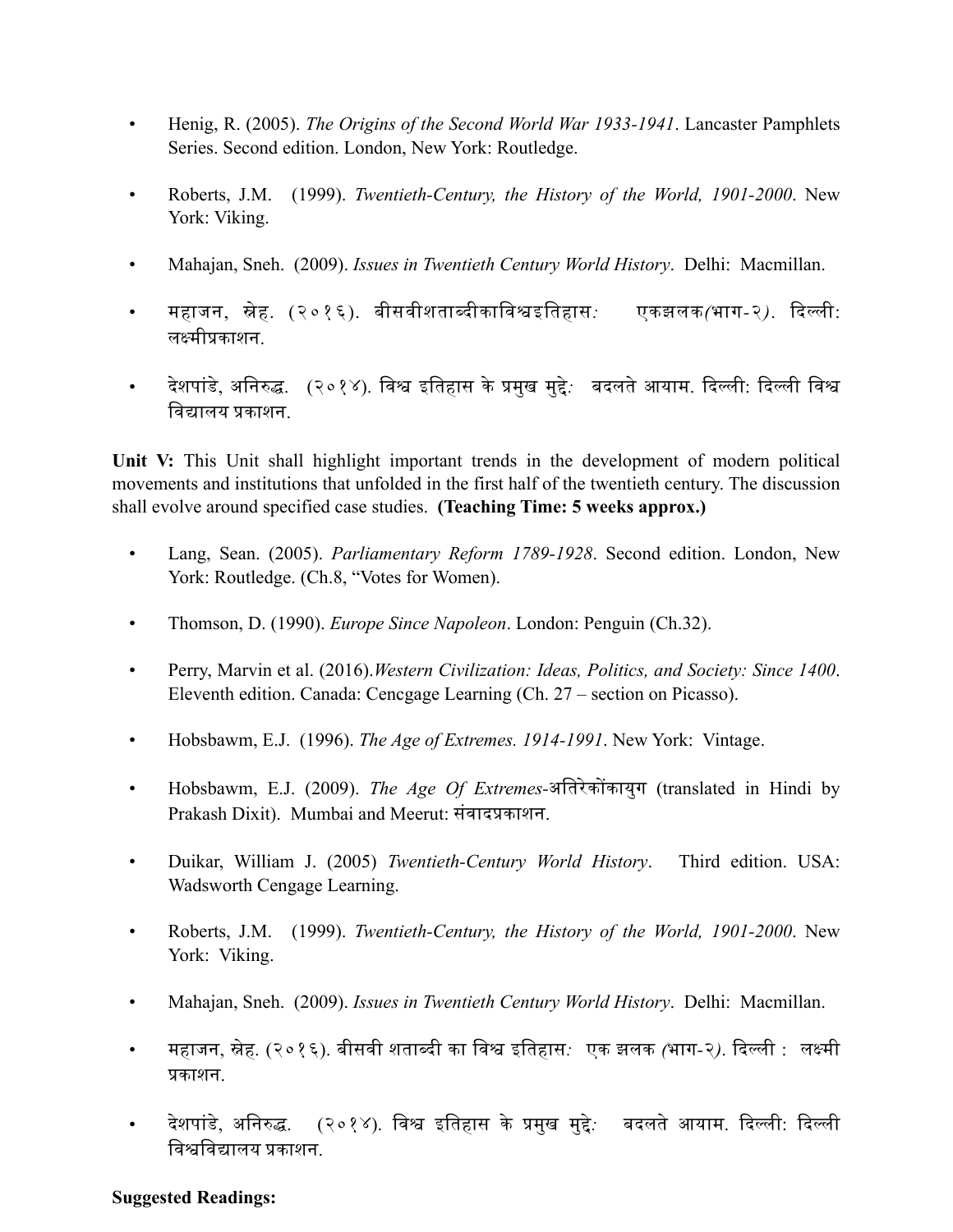- Atkin, N. and M. Biddis. (2009). *Themes in Modern European History, 1890–1945*. London, New York: Routledge (Ch.4, Ch.5, Ch.9 and Ch.10).
- Ferguson, Niall. (2006). *The War of the World: Twentieth-Century Conflict and the Descent of the West*. New York: The Penguin Press.
- Martel, G. (Ed.). (2006). *A Companion to Europe 1900-1945.* Malden, M.A. and Oxford: Blackwell.
- Wakeman, R. (Ed). (2003). *Themes in Modern European History Since 1945*. London, New York: Routledge (Ch.1 and Ch.2).

# **Teaching Learning Process:**

Classroom teaching on key concepts and discussions on important readings. As this is a paper tracing aspects of European/world history, supporting audio-visual aids like documentaries, maps and power point presentations shall be used widely. Overall, the Teaching Learning Process shall focus on providing a broad historical overview of the period and region under study. The process shall also delineate certain linkages and parallel developments in Indian history and the socioeconomic and cultural histories traced in this paper. This shall enable a smooth transition from the student's prior engagement with Indian history and his/her engagement with history of regions outside the Indian subcontinent.

#### **Assessment Methods:**

Students will be regularly assessed for their grasp on debates and discussions covered in class. Two written submissions, one of which could be a short project, will be used for final grading of the students. Internal Assessment: 25 Marks

Written Exam: 75 Marks Total: 100 Marks

# **Keywords:**

World History, First World war, Russian Revolution, Fascism, Nazism, Second World war, Suffragette Movement, anti-colonial struggles, United Nations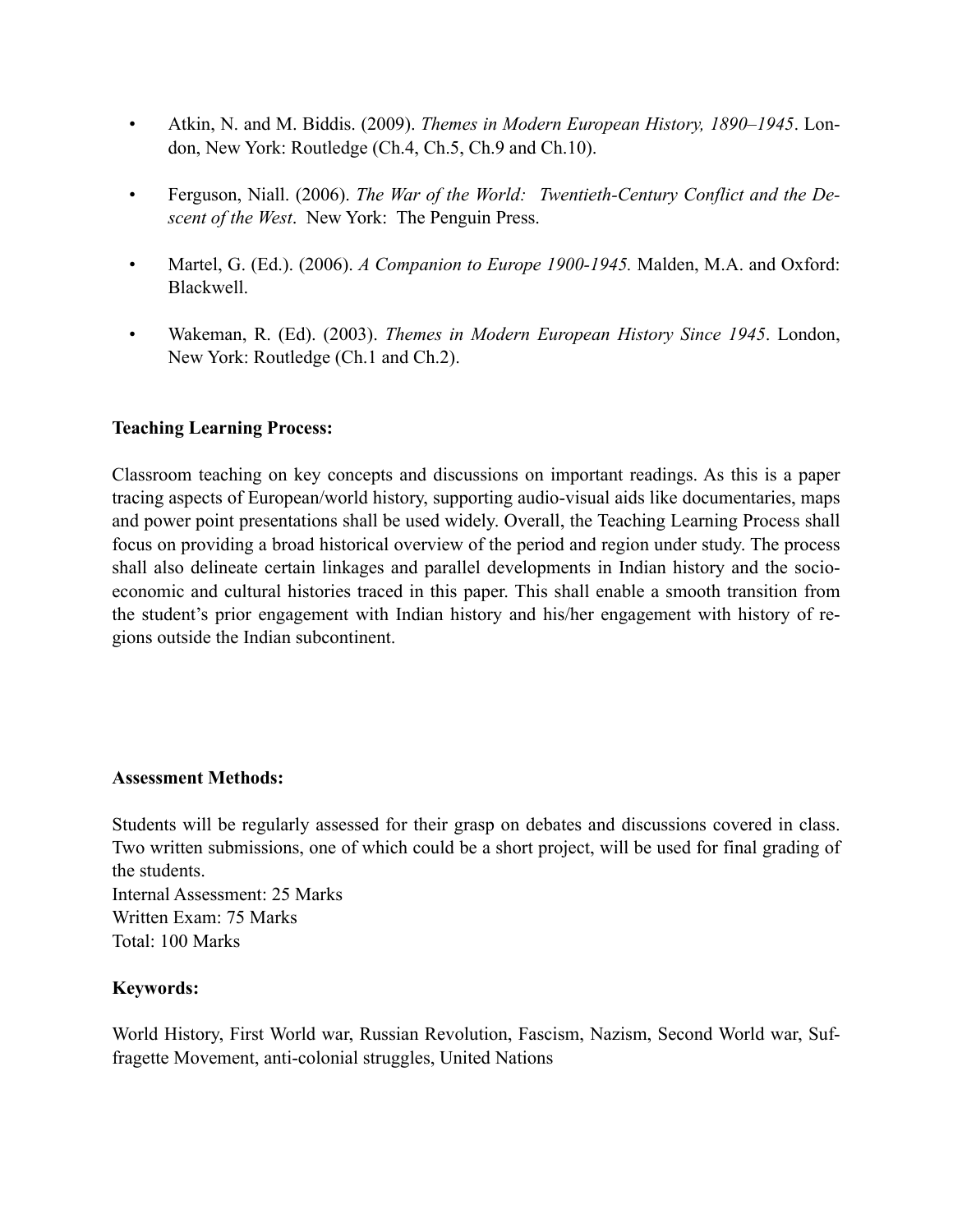# **GE- I Women in Indian History**

# **Course Objectives:**

The paper introduces learners to a historical analysis of the lived experiences of women at specific historical moments in the Indian subcontinent. It explores the concerned issues within an interdisciplinary framework. The students will also be familiarized with the theoretical reflections on the study of women's issues with reference to latest researches in the field. The course seeks to make students reflect on the specificity of women's issues in different times and contexts. At the same time, it also traces deeper continuities from a gender perspective.

**Learning Outcomes:** After successful completion of the course, students will be able to:

- Provide an elementary outline of gender as a concept and patriarchy as a historically constituted system of power.
- Explore women's experiences within specific contexts at specific historical moments.
- Appreciate the contradictions that marked the 'rise' of powerful and 'exceptional' women like Razia, Nur Jahan or Mirabai.
- To discuss the material basis of women's experiences with reference to specific issues like ownership of property.

# **Course Content:**

# **Unit I. Theory and Concepts**

a) Understanding gender and patriarchy

# **Unit II. Women in Ancient India**

- a) Historiographic Overview
- b) Evolution of Patriarchy with focus on Brahmanical patriarchy
- c) Women and property
- d) Women and work: voices from Tamilakam

# **Unit III. Women in Medieval India**

- a) Historiography and the politics of the harem and the household
- b) Case studies: Razia Sultan, Nur Jahan, Jahanara
- c) Women Bhaktas

# **Unit IV. Women in Modern India**

- a) Gender debate in Colonial India: a case study of sati / women's education
- b) Gandhi, Women's participation and Indian Nationalism
- c) Partition, Refugee Women and Rehabilitation taught through the movie 'Pinjar'.

# **ESSENTIAL READINGS AND UNIT-WISE TEACHING OUTCOMES:**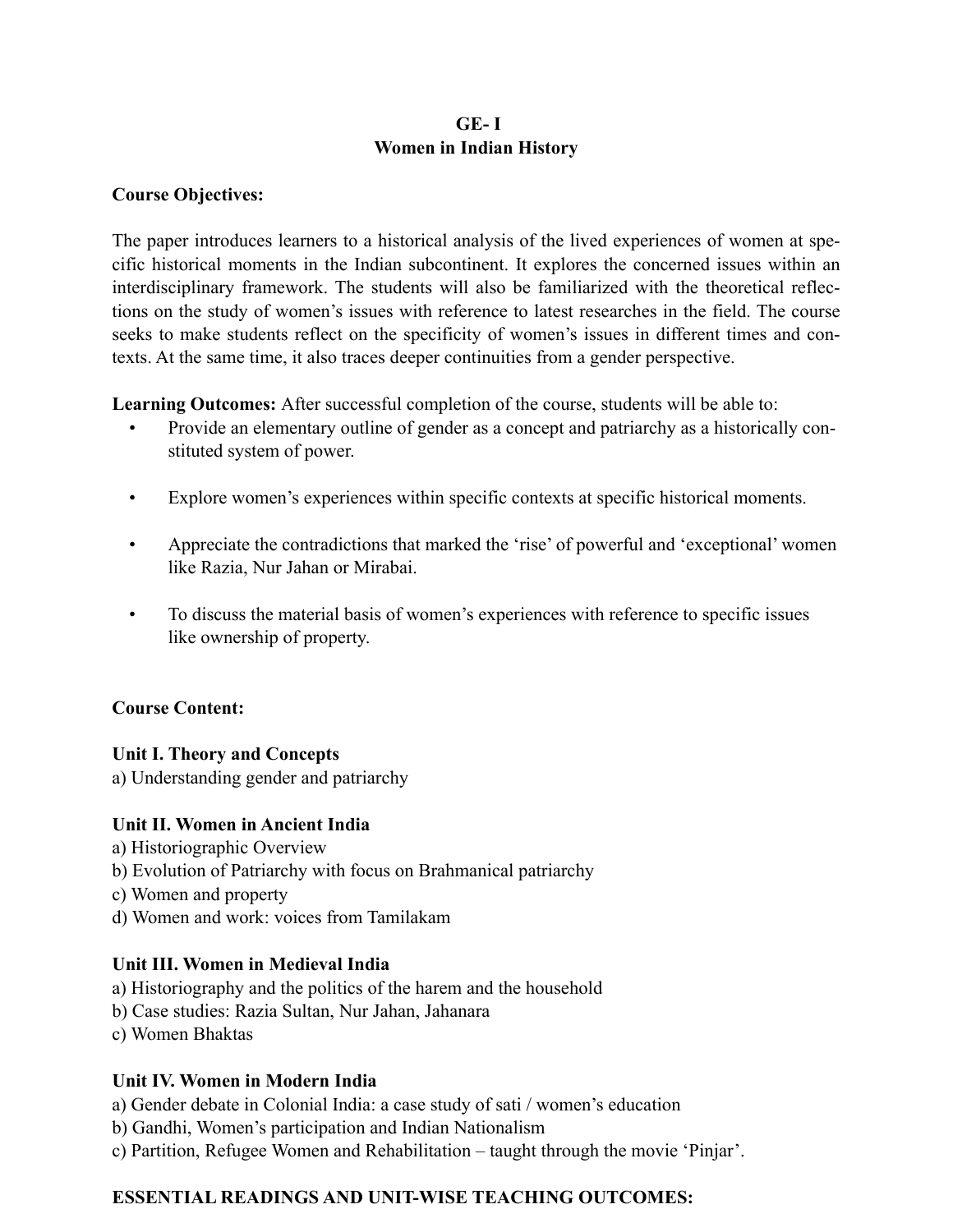**Unit I.** The unit aims to familiarize students with the theoretical framework of Gender with special focus on patriarchy and feminism and how these concepts can provide tools for historical analysis. **(Teaching Time: 2 weeks approx.)**

• Bhasin, Kamla. (2000). *Understanding Gender*. New Delhi: Women Unlimited.

Unit II. The segment should apprise students of historiographical trends in ancient India pertaining to women. The idea is to explore their voices in specific spaces and during historical moments. **(Teaching Time: 5 weeks approx.)**

- Chakravarti, Uma. (1993). "Conceptualising Brahmanical Patriarchy in Early India: Gender, Class, Caste and State'". *Economic and Political Weekly*. Vol. 28 no.14, pp. 579-85.
- Ramaswamy, Vijaya. (2000). "Aspects of Women and Work in Early South India". Kumkum, Roy (Ed.). *Women in Early Indian Societies.* New Delhi: Oxford University Press.
- Shah, Shalini. (2012). "Patriarchy and Property", in *The Making of Womanhood: Gender Relations in the Mahabharata*, Revised Edition. Delhi: Manohar, pp. 32-62.
- Roy Kumkum (2018). "Introduction" in *Beyond the Woman Question, Reconstructing Gendered Identities in Early India*. Snigdha Singh, et al. (Eds.). Delhi: Primus, pp.1-20).

**Unit III.** The focus in this section is on studying women through fluctuating gender relations in diverse spaces and explore linkages between women, power and politics through some exceptional women. **(Teaching Time: 4 weeks approx.)**

- Bokhari, Afshan. (2012). "Between Patron and Piety: Jahān Ārā Begam's Sufi Affiliations and Articulations in Seventeenth-century Mughal India". in John Curry and [Erik](https://www.google.co.in/search?tbo=p&tbm=bks&q=inauthor:%2525252522Erik+Ohlander%2525252522&source=gbs_metadata_r&cad=6)  [Ohlander](https://www.google.co.in/search?tbo=p&tbm=bks&q=inauthor:%2525252522Erik+Ohlander%2525252522&source=gbs_metadata_r&cad=6), (eds.). *Sufism and Society: Arrangements of the Mystical in the Muslim World, 1200–1800*.Oxon: Routledge*.*
- Habib, Irfan. (2000). "Exploring Medieval Gender History". *IHC* 61st Session, Symposia Paper No.23, Calicut. pp. 263-75.
- Lal, Ruby. (2005). *Domesticity and Power in the Early Mughal World*. New York: Cambridge Studies in Islamic Civilization.
- Ramaswamy, Vijaya. (2011). "Gender and the Writing of South Indian History". in S. Bhattacharya, (ed.). *Approaches to History: Essays in Indian Historiography,* Delhi: ICHR and Primus. pp.199-224.
- Sharma, Sunil. (2009). "From  $\bar{A}$  esha to Nur Jahān: The Shaping of a Classical Persian Poetic Canon of Women". *Journal of Persianate Studies* vol. 2, pp. 148-64.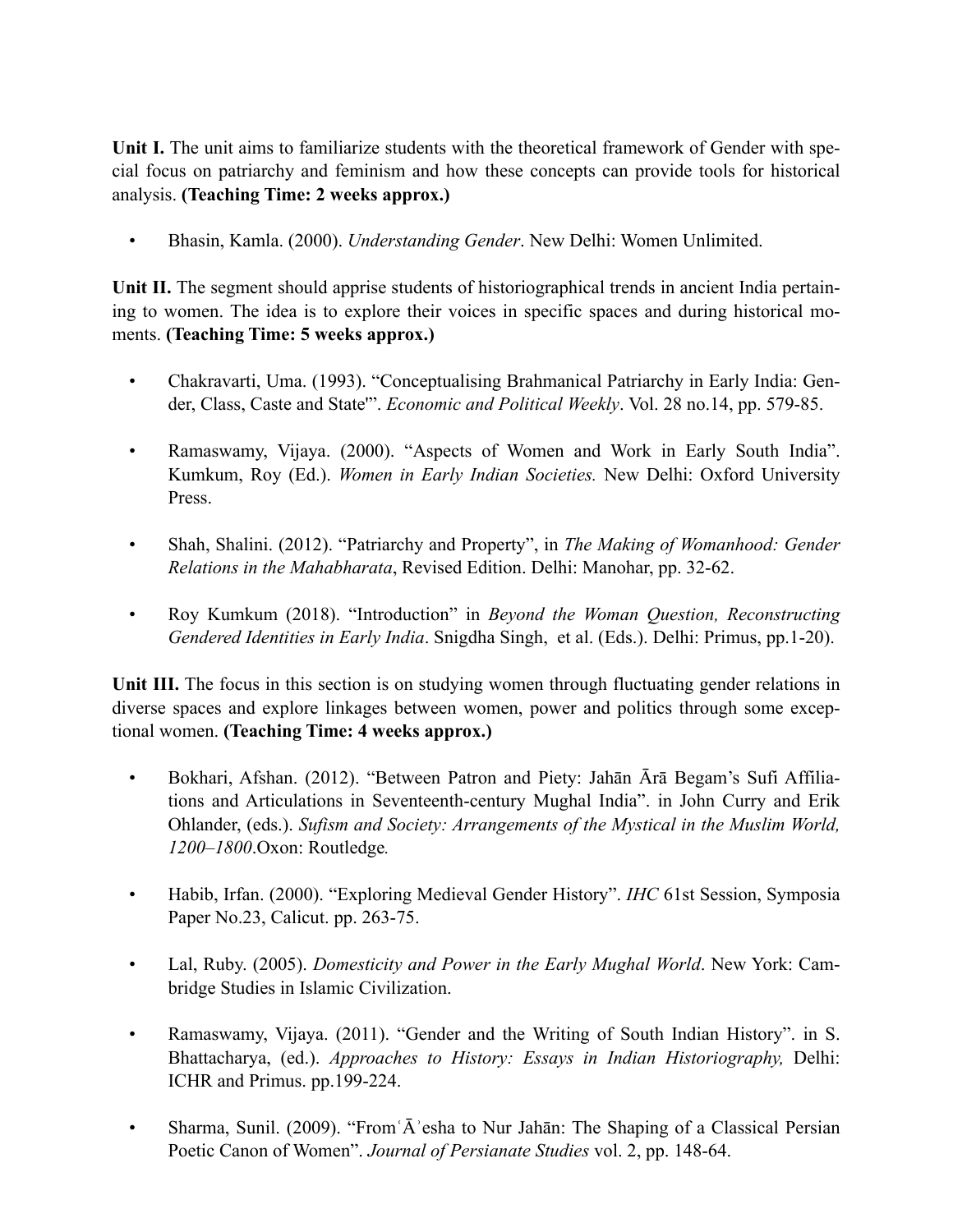• Sangari, Kumkum. (1990). "Mirabai and the Spiritual Economy of Bhakti". *Economic and Political Weekly.* vol. 25/27, pp. 1461-75.

Unit IV. The section focuses on issues pertaining to women in the colonial period as well as their participation in Indian nationalism and experiences during Partition. **(Teaching Time: 5 Weeks approx.)**

- Basu, Aparna. (2003). *Mridula Sarabhai, A Rebel with a Cause*. Oxford: Oxford University Press. (Ch.8, "Recovery of Abducted Women", pp. 133-146).
- Forbes, Geraldine. (1996). *Women in Modern India*. Cambridge: Cambridge University Press, pp. 10-31, 121-156.
- Gupta, Charu. (Ed.). (2012). *Gendering Colonial India: Reforms, Print, Caste and Communalism.* Delhi: Orient Blackswan, [Introduction].
- Kumar, Radha. (1997). *A History of Doing: An Illustrated Account of Movements for Women's Rights and Feminism in India. 1800-1990.* Delhi: Zubaan (Ch.2, 4, 5) [Also available in Hindi].
- Menon, Ritu and Kamla Bhasin. (1998). *Borders & Boundaries*. Delhi: Kali for Women, pp. 3-29.
- Sharma, Yuthika. (2015). "Indian Women's Movement in the 20th Century: Resistance or Reaction". *Proceedings of Gender Issues.* 5th Annual Conference, Nalanda.

# **Teaching Learning Process:**

Classroom teaching supported by group discussions or group presentations on specific themes/ readings. Given that the students enrolled in the course are from a non-history background, adequate emphasis shall be given during the lectures to what is broadly meant by the historical approach and the importance of historicising various macro and micro-level developments/phenomena. Interactive sessions through group discussions or group presentations shall be used to enable un-learning of prevailing misconceptions about historical developments and time periods, as well as to facilitate revision of issues outlined in the lectures. Supporting audio-visual aids like documentaries and power point presentations, and an appropriate field-visit will be used where necessary.

# **Assessment Methods:**

Students will be regularly assessed for their grasp on debates and discussions covered in class. Two written submissions, one of which could be a short project, will be used for final grading of the students. Students will be assessed on their ability to explain important historical trends and thereby engage with the historical approach. Internal Assessment: 25 Marks

Written Exam: 75 Marks Total: 100 Marks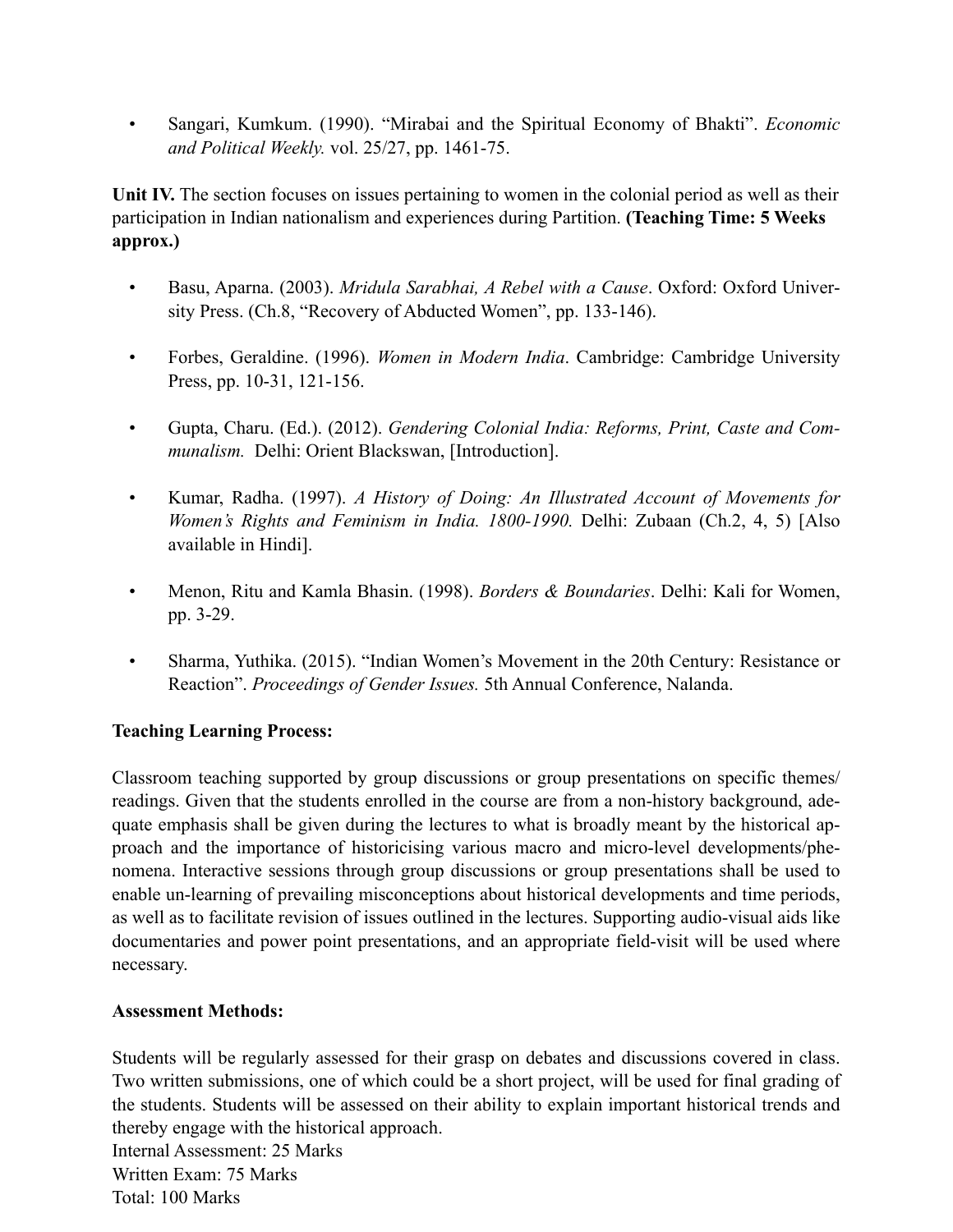# **Keywords:**

Patriarchy, Property, Tamilakam, Razia, Nur Jahan, Jahanara, Bhakti, Sati, Nationalist Movement, Partition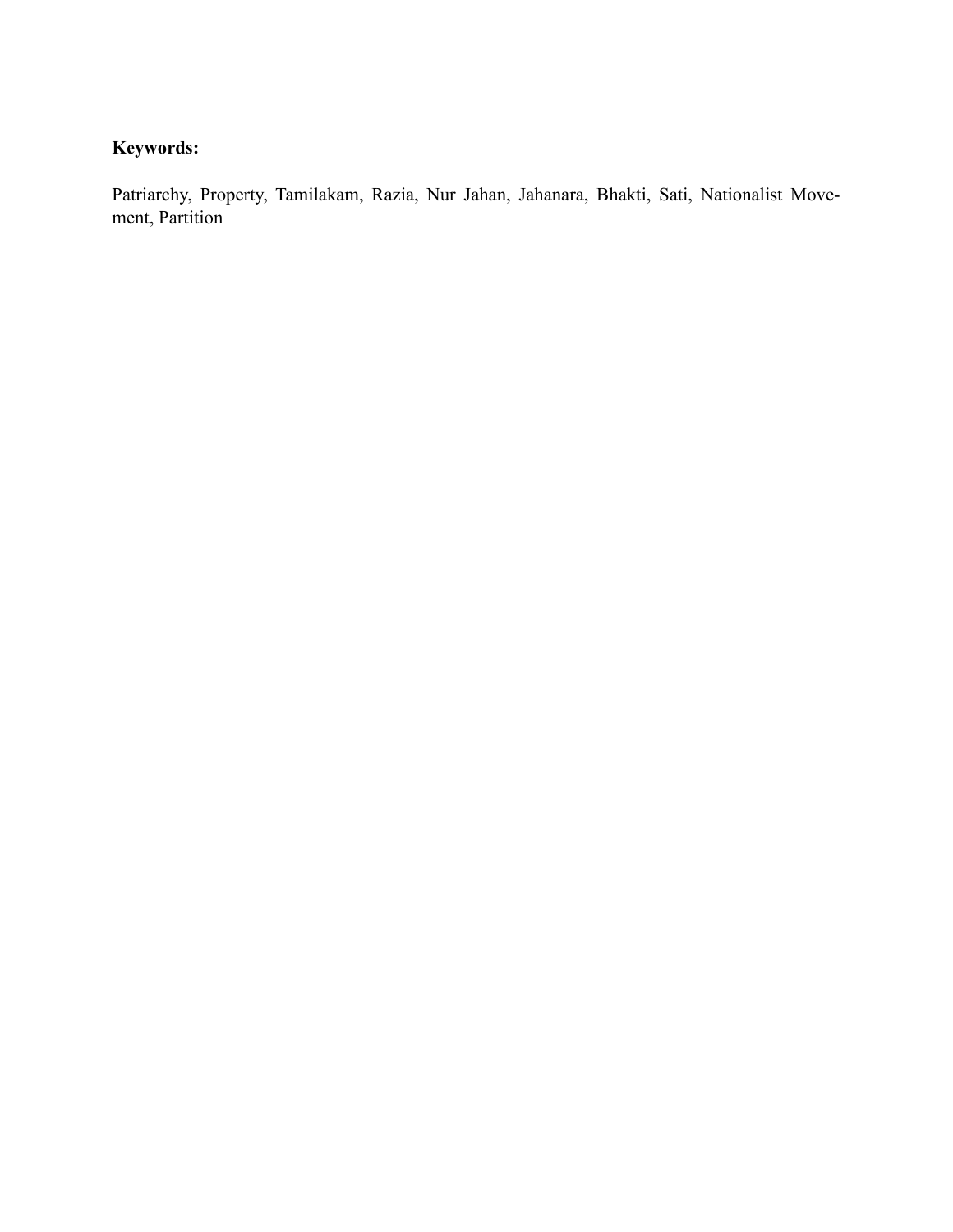# **GE- II Gender in the Modern World**

# **Course Objectives:**

The course seeks to introduce to learners, location of Gender in historical past of modern world. The focus is on specific processes across regions. Through analysis of rubrics, complexities of historical issues involving women and state will be unfolded.

#### **Learning Outcomes:**

After the completion of the course, the students will be able to:

- Discuss the issues related to gender in world history in a comparative frame.
- Analyze gender realities in larger International context.
- Describe the main facets of Suffrage movement in Britain or in the USA.
- Delineate the role of women in anti-aparthied movement in South Africa.
- Trace the role of women in the Russian revolutions.
- Critically discuss the women's participation in Chinese revolution.

# **Course Content:**

| Unit I.   | <b>Historicizing Gender: Patriarchy and feminism</b>                     |
|-----------|--------------------------------------------------------------------------|
| Unit II.  | <b>Gender in the French Revolution:</b> Women participation; iconography |
| Unit III. | Women's Suffrage movement in Britain or USA                              |
| Unit IV.  | Women and anti-Apartheid movement in South Africa                        |
| Unit V.   | <b>Women in the Russian Revolution</b>                                   |
| Unit VI.  | <b>Engendering the Chinese Revolution</b>                                |

# **ESSENTIAL READINGS AND UNIT-WISE TEACHING OUTCOMES:**

Unit I. The unit aims to make students conversant with the conceptual issues around Gender with special focus on patriarchy and feminism. **(Teaching Time: 2 Weeks)**

- Bock, Gisela. (1989). "Women's History and Gender History: Aspects of an International Debate". *Gender and History* vol. 1 no.1, pp. 7-30.
- Learner, Gerda. (1987). *The Creation of Patriarchy*. New York and Oxford: OUP. (Chapter 1 and 10).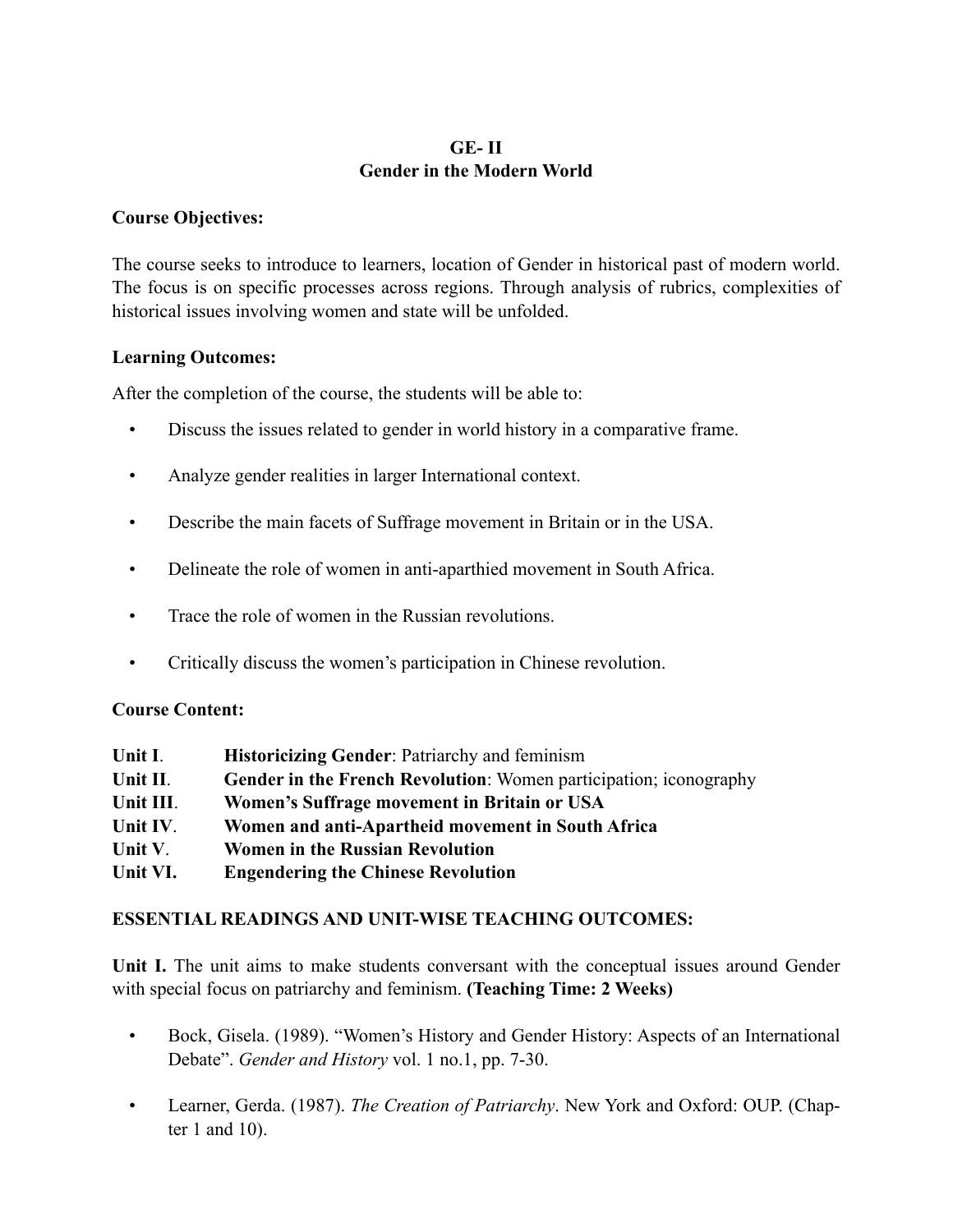- Michelet, Juliet and Ann Oakley. (Eds.). (1986). *What is Feminism?* London: Pantheon books. (Introduction).
- DuBois, Ellen Carol. (1999). *Feminism and Suffrage: The Emergence of an Independent Women's movement in America1848-1869*. Ithaca: Cornell University Press.
- Smith, Bonnie G. (Ed.). (2008). *Encyclopaedia of Women in World History*. New York: Oxford University Press [IV Volumes relevant sections].
- Weisner-Hanks, Merry. (2007)."World History and the History of Women, Gender, and Sexuality". *Journal of World History* vol. 18 no.1, pp. 53-67.

**Unit II.** The focus in the unit is on the significant role played by the women in the French Revolution and how the French political paintings of the time reflected a growing image of the revolution from a gendered perspective. **(Teaching Time: 3 Weeks)**

- Graham, Ruth. (1984). "Loaves and Liberty: Women in the French Revolution". in Bridenthal Renate and Claudia Koonz (Eds.). *Becoming Visible: Women in European History.* New York: Monthly Review Press, pp. 236-54.
- Juneja, Monica. (1996). "Imaging the Revolution: Gender and Iconography in French Political Prints". *Studies in History* vol. 12 no.1, pp. 1-65.

**Unit III.** The unit elucidates the trajectory of suffrage movement in two states across the Atlantic; Britain and USA in late 19th and early 20th centuries. This bears testimony to growing feminist consciousness especially in the fields of politics and power. **(Teaching Time: 3 Weeks)**

- Harrison, Patricia Greenwood. (2000). *Connecting Links: The British and American Women's suffrage movements, 1900-1914.* Westport, CT: Greenwood Press.
- Wingerden, Sophia A. (1999). *The Women's Suffrage Movement in Britain, 1866-1928.*  New York: St. Martin's Press.

Unit IV. The unit focuses on anti-apartheid resistance in South Africa a very crucial role played by women whose agony doubled on account of being both women as well as black. **(Teaching Time: 2 Weeks)**

• Walker, Cherryl. (1982). *Resistance in South Africa*, New York: Monthly Review Press.

Unit V. The focal point in the unit is to analyse location of women both in the Russian Revolution and after formation of Soviet Union and whether they worked towards the spread of the fundamental ideals of Russian Revolution. **(Teaching Time: 3 Weeks)**

• Rosenthal, Bernice Glatzer. (1984). "Love on the Tractor: Women in the Russian Revolution and After". In Bridenthal Renate and Claudia Koonz (Eds.), *Becoming Visible: Women in European History*. New York: Monthly Review Press, pp. 370-399.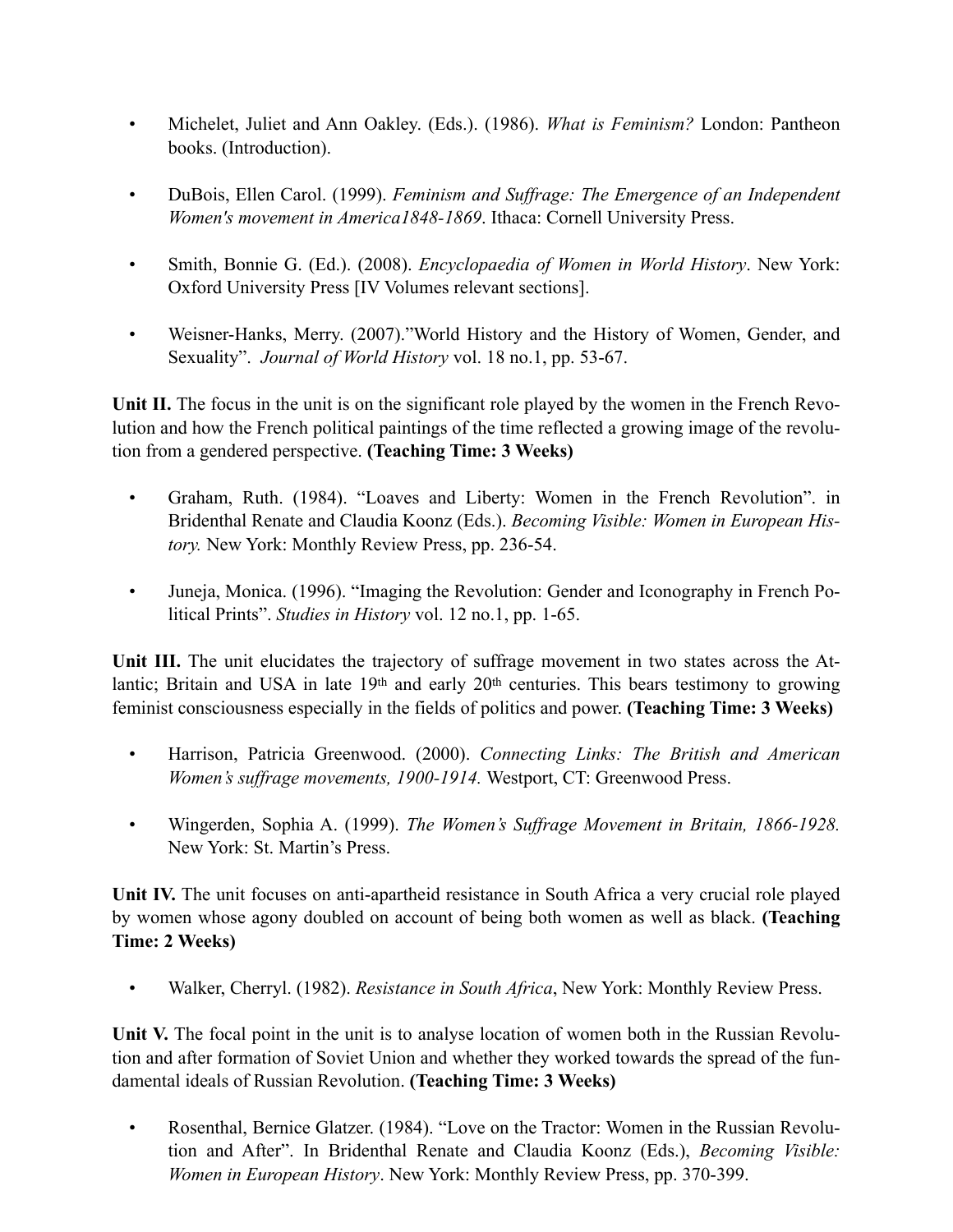Unit VI. There is the need to investigate the Chinese revolution from a gendered perspective. Women not just participated in the Chinese Communist movement but worked towards radicalizing it as well, making it a genuine mass movement. **(Teaching Time: 3 Weeks)**

• Gilmartin, Christina. (1995). *Engendering the Chinese Revolution: Radical Women, Communist Politics and Mass Movements in the 1920s.* Berkeley: University of California Press.

# **Teaching Learning Process:**

Classroom teaching supported by group discussions or group presentations on specific themes/ readings. Given that the students enrolled in the course are from a non-history background, adequate emphasis shall be given during the lectures to what is broadly meant by the historical approach and the importance of historicising various macro and micro-level developments/phenomena. Interactive sessions through group discussions or group presentations shall be used to enable un-learning of prevailing misconceptions about historical developments and time periods, as well as to facilitate revision of issues outlined in the lectures. Supporting audio-visual aids like documentaries and power point presentations, and an appropriate field-visit will be used where necessary.

# **Assessment Methods:**

Students will be regularly assessed for their grasp on debates and discussions covered in class. Two written submissions, one of which could be a short project, will be used for final grading of the students. Students will be assessed on their ability to explain important historical trends and thereby engage with the historical approach.

Internal Assessment: 25 Marks Written Exam: 75 Marks Total: 100 Marks

# **Keywords:**

Feminism, Patriarchy, French Revolution, Suffrage movement, Anti-Apartheid movement, Russian revolution, China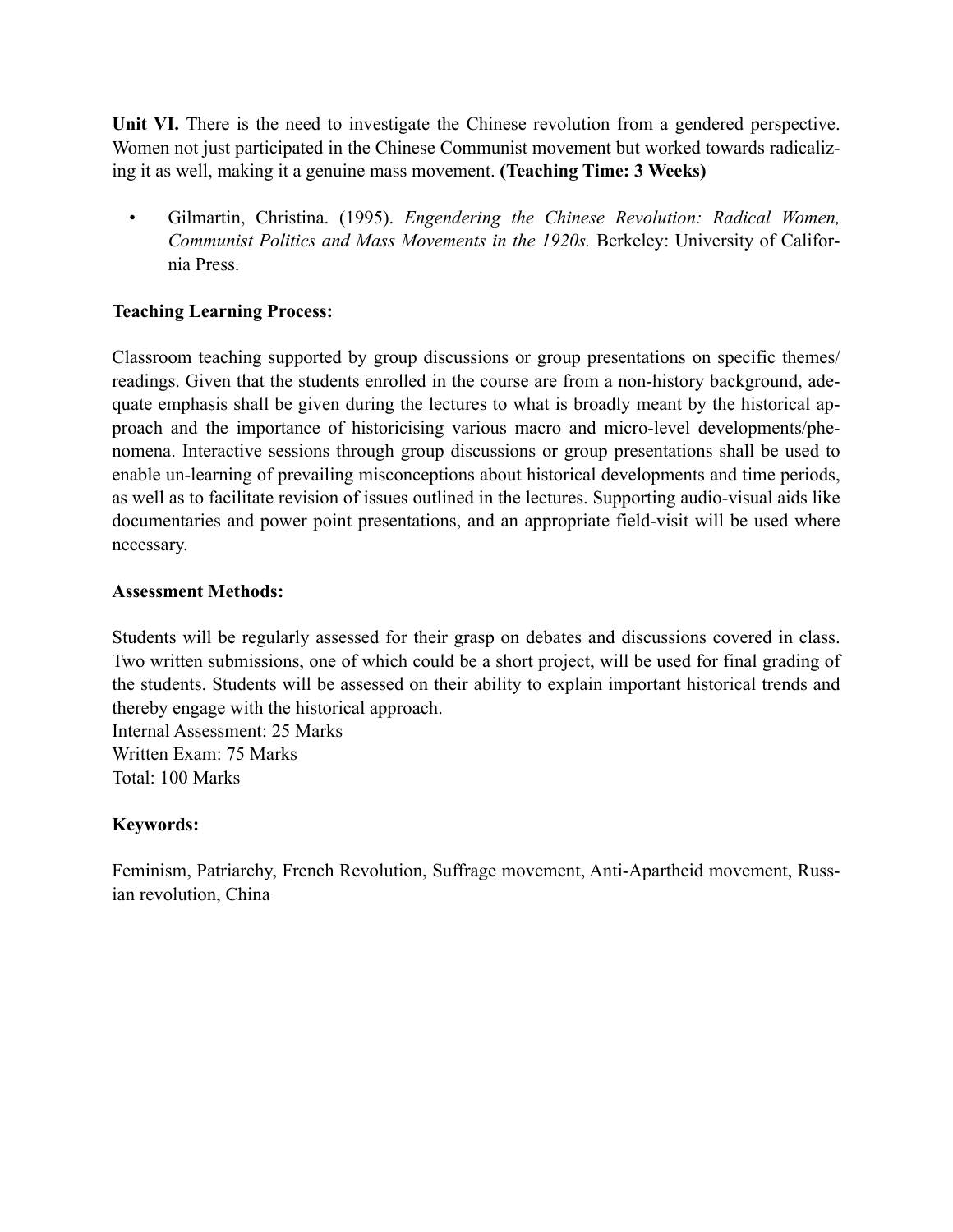# **GE III Culture and Everyday Life in India**

# **Course Objective:**

Our everyday lives are filled with activities so routine and mundane that it hardly seems worth talking about them—getting up, doing daily ablutions, drinking a cup of tea or coffee, performing daily prayers and rituals, getting dressed for work place, boarding the metro to work, returning home, finding leisure in watching TV, shopping and even planning a holiday. All these sorts of activities are part of our everyday lives and most people have the same sort of everyday experiences. At the same time, however, different people across the world have different sorts of everyday lives that are defined by their society. Further, society itself is defined by peoples' ideas, values customs, beliefs and ways of thinking. All these things may be explained as 'culture'. While there are several definitions of culture, in this module we will take culture to mean the 'whole way of life' of a given group of people who form the urban populace in India. This course explores the everyday life of people in India through mundane aspects like food, beverage and masticatory habits; manner of conduct in the domestic and public sphere; responses to globalization in localized spheres; and defining leisure in cinema or recreational outings. In reading these themes we hope to stimulate discussion about particularities of cultural forms that have evolved and continue to change in response to historical circumstance.

# **Learning Outcomes:**

With the completion of this course, the students will be able to:

- Identify the complex nature of relationship between the everyday life and society in urban India.
- Discuss human response to specific historical circumstance.
- Describe the role of Tea, Coffee and betel leave chewing in everyday cultural life and interactions.
- Delineate human interactions with each other in a shrine complex or on the streets.
- Analyze the importance of new avenues of interaction such as Metros, malls or pilgrim centres.
- Discuss the leisurely activities of social groups and resultant spread of ideas.

# **Course Contents:**

•

| Unit I:     | Culture and everyday life                                          |
|-------------|--------------------------------------------------------------------|
| Unit $II$ : | <b>Sustenance and beyond:</b> Chai, coffee and paan                |
| Unit III:   | <b>Religion everyday</b> - at the threshold, shrine $\&$ street    |
| Unit IV:    | The everyday global in g/local: Metro, mall $\&$ pilgrimage online |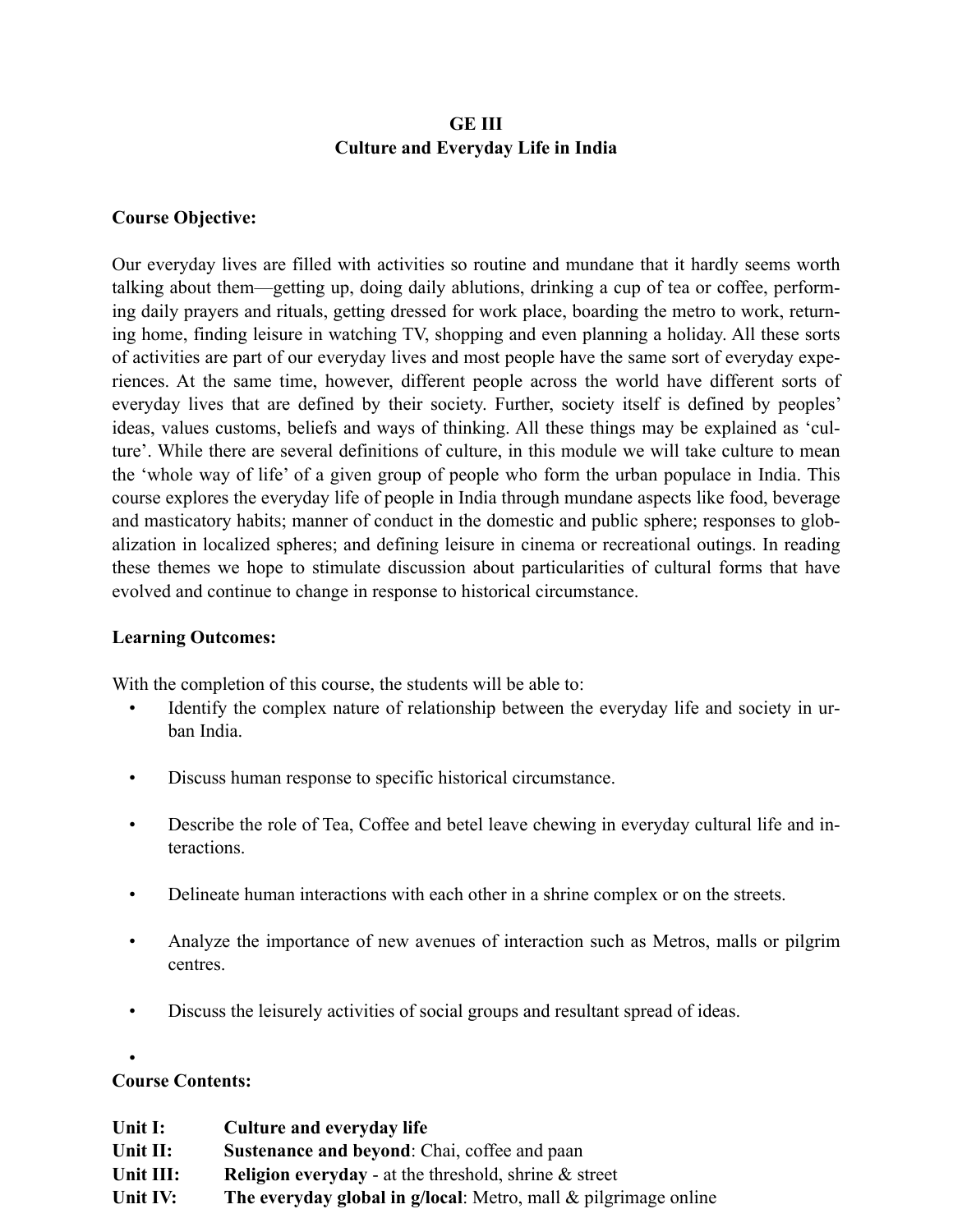# **Unit V: Leisure and everyday**

# **ESSENTIAL READINGS AND UNIT-WISE TEACHING OUTCOMES:**

Unit I. This section equips students to locate the complex nature of relationship between the everyday life and society mainly in urban India keeping in mind the nature of culture. **(Teaching Time: 3 weeks approx.)**

- Radhakrishnan, S. (1944). "Culture of India". *The Annals of the American Academy of Political and Social Science* vol. 233 (India Speaking), pp. 18-21.
- Ramanujan, A. K. (1999). "Is There an Indian Way of Thinking? An Informal Essay." in Vinay Dharwarkar, (ed.). *The Collected Essays of A.K. Ramanujan*. New Delhi: Oxford University Press. pp. 34-51.
- Hansen, Kathryn. (2010). "Who wants to be a cosmopolitan? Readings from the composite culture.*" The Indian Economic and Social History Review* vol. 47 no.3, pp. 291–308.

Unit II. The segment examines that culture is multifaceted and evolves in response to historical circumstance and that culture cannot be essentialized. It explores the everyday life in India through mundane aspects like food, beverage and masticatory habits. **(Teaching Time: 3 weeks approx.)**

- Nandy, Ashish. (2004). "The Changing Popular Culture of Indian Food: Preliminary Notes." *South Asia Research* vol. 24 no.1, pp. 9–19.
- Lutgendorf, Philip. (2012). "Making tea in India: Chai, capitalism, culture." *Thesis Eleven* vol. 113 no.1, pp. 11-31.
- Venkatachalapathy, A. R. (2002). "'In those days there was no coffee': Coffee-drinking and middle-class culture in colonial Tamilnadu." *The Indian Economic & Social History Review* vol. 39 nos.2–3, pp. 301–316.
- Gowda, M. (1951). "The Story of Pan Chewing in India". *Botanical Museum Leaflets* Harvard University vol. 14 no.8, pp. 181-214.

**Unit III.** The unit communicates the complex, diverse and everyday location of culture -- performing daily prayers and rituals, getting dressed for work, finding leisure in watching TV, shopping and planning a holiday. People across the world have different sorts of everyday lives that are framed and negotiated within their respective societies. This unit elaborates on how the social and cultural world is defined by peoples' ideas, values, customs, beliefs and ways of thinking. **(Teaching Time: 4 weeks approx.)**

• Kilambi, Jyotsna S. (1985). "Toward an Understanding of the Muggu: Threshold Drawings in Hyderabad." *RES: Anthropology and Aesthetics* vol. 10, pp. 71-102.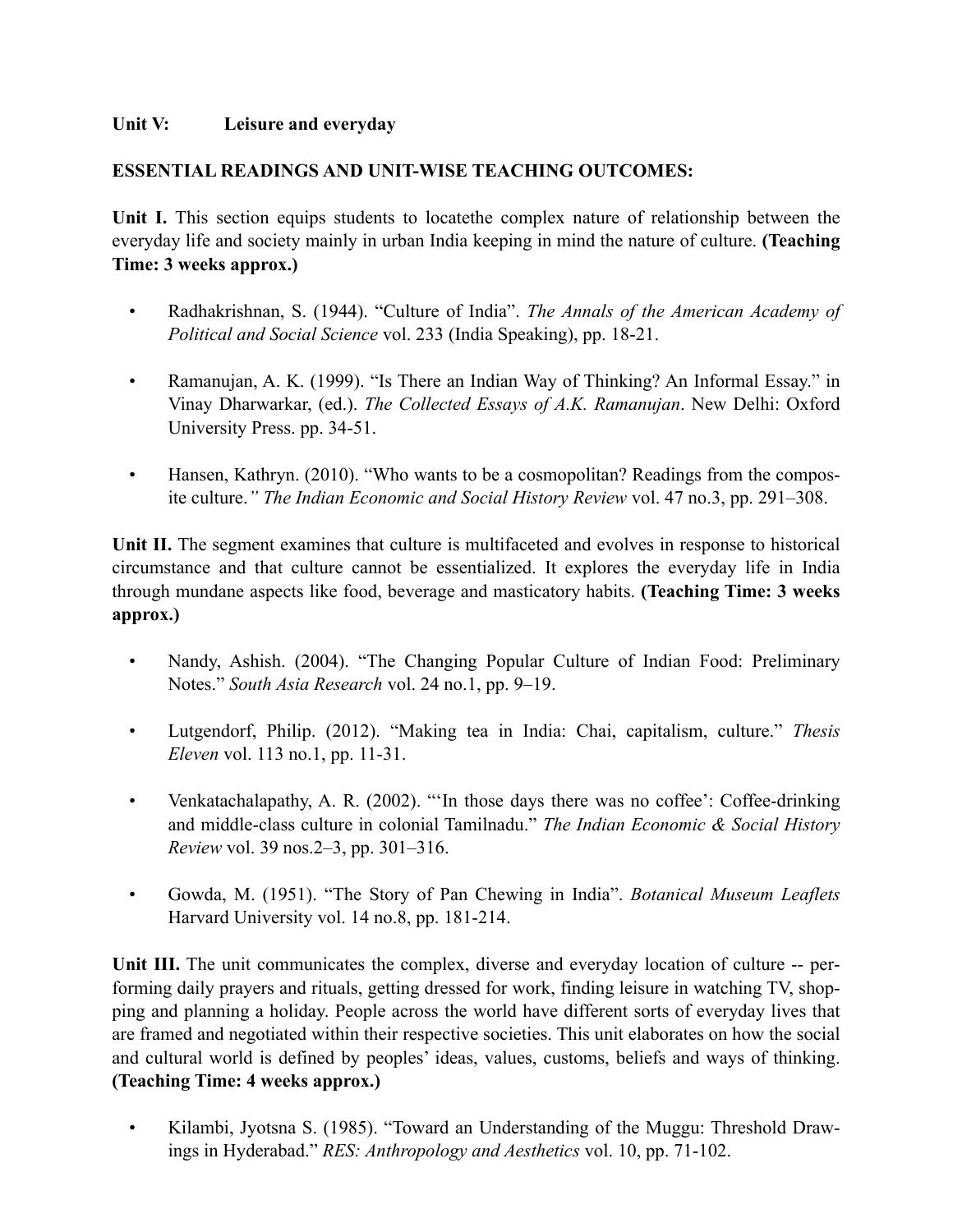- Qureshi, Regula. (1992-1993). ""Muslim Devotional": Popular Religious Music and Muslim Identity under British, Indian and Pakistani Hegemony". *Asian Music* vol. 24 no.1, pp. 111-121.
- Raj, Selva J. (2008). "Public display, communal devotion: Procession at a South Indian Catholic festival". in A. Jacobson Knut, (ed.). *South Asian Religions on Display: Religious Processions in South Asia and in the Diaspora*. London & New York: Routledge, pp. 77-91.
- Mini, Darshana Sreedhar. (2016). "Attukal 'Pongala': The 'Everydayness' in a Religious Space". *Journal of Ritual Studies.* vol. 30 no. 1. Special Issue: Transformations in Contemporary South Asian Ritual: From Sacred Action to Public Performance, pp. 63-73.

**Unit IV.** The purpose is to apprise students and to help them identify the complex nature of relationships that constitute everyday lives in urban society. This will be useful in stimulating further inquiry and develop ability to analyse culture through multiple frames of reference. **(Teaching Time: 3 weeks approx.)**

- Sadana, Rashmi. (2010). "On the Delhi Metro: An Ethnographic View". *Economic and Political Weekly* vol. 45/46, pp. 77-83.
- Voyce, Malcolm. (2007). "Shopping Malls in India: New Social 'Dividing Practices". *Economic and Political Weekly* vol. 42 no. 22, pp. 2055-62.
- Scheifinger, Heinz. (2009). "The Jagannath Temple and Online Darshan". *Journal of Contemporary Religion* vol. 24 no.3, pp. 277-90.
- Saeed, Yousuf. (2012). "Jannat ki Rail: Images of Paradise in India's Muslim Popular Culture". in Mumtaz, Currim, (ed.). *[Jannat: Paradise In Islamic Art](http://www.marg-art.org/p/522/jannat)*. Mumbai: Marg Foundation.

**Unit V.** This segment will take culture to mean the 'whole way of life' of a given group of people who form the urban populace. It explores the everyday life in India through manner of conduct in the domestic and public sphere; responses to globalization in localized spheres; and defining leisure in cinema or recreational outings. **(Teaching Time: 3 weeks approx.)**

- Lutgendorf, Philip. (2006). "Is There an Indian Way of Filmmaking?". *International Journal of Hindu Studies* vol. 10 no. 3, pp. 227-256.
- Srivastava, Sanjay. (2009). "Urban Spaces, Disney-Divinity and Moral Middle Classes in Delhi". *Economic and Political Weekly* vol. 44 no.26/27, pp. 338-45.
- Waghorne, Joanne Punzo. (2014). "Engineering an Artful Practice: On Jaggi Vasudev's Isha Yoga and Sri Sri Ravishankar's Art of Living". in Mark Singleton & Ellen Goldberg, (ed.). *Gurus of Modern Yoga*. New York: Oxford University Press, pp. 283-307.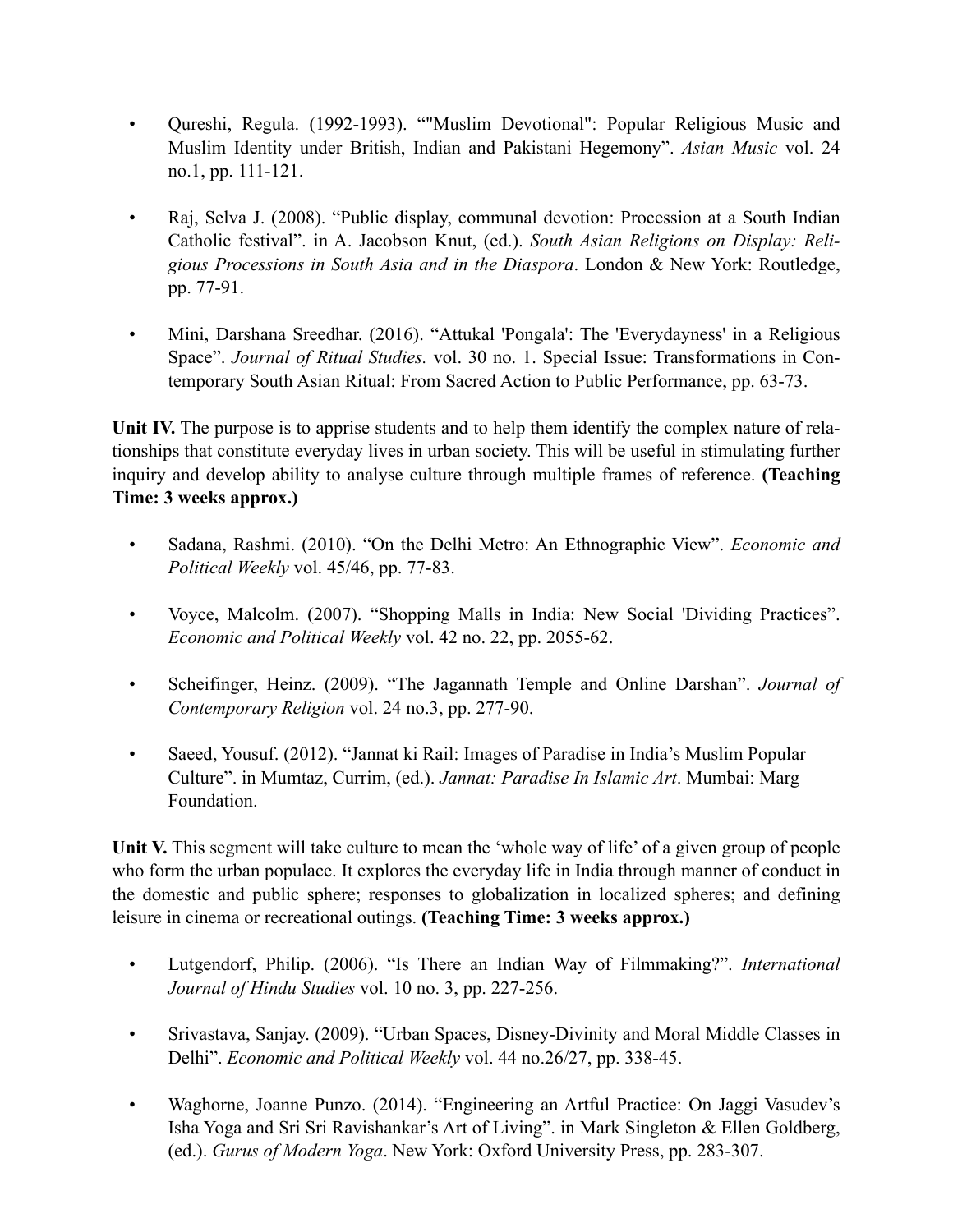# **Suggested Readings.**

- Pant, Pushpesh. (2013). "INDIA: Food and the Making of the Nation". *India International Centre Quarterly* vol. 40 no.2. pp. 1-34.
- Pandya, Samta P. (2016). "Guru' Culture in South Asia: The Case of Chinmaya Mission in India". *Society and Culture in South Asia.* vol. 2 no.2. pp. 204–232.
- Srivastava, Sanjay. (2014). "Shop Talk: Shopping Malls and Their Publics". In Nita Mathur (Ed.). *[Consumer Culture, Modernity and Identity](http://sk.sagepub.com/books/consumer-culture-modernity-and-identity)*. Delhi: Sage, pp. 45-70.
- Warrier, Maya. (2013). "Online Bhakti in a Modern Guru Organization". In Mark Singleton and Ellen Goldberg (Eds.), *Gurus in Modern* Yoga. New York: Oxford University Press. pp. 308-327. (Chapter 14).

# **Teaching Learning Process:**

Classroom teaching supported by group discussions or group presentations on specific themes/ readings. Given that the students enrolled in the course are from a non-history background, adequate emphasis shall be given during the lectures to what is broadly meant by the historical approach and the importance of historicising various macro and micro-level developments/phenomena. Interactive sessions through group discussions or group presentations shall be used to enable un-learning of prevailing misconceptions about historical developments and time periods, as well as to facilitate revision of issues outlined in the lectures. Supporting audio-visual aids like documentaries and power point presentations, and an appropriate field-visit will be used where necessary.

# **Assessment Methods:**

Students will be regularly assessed for their grasp on debates and discussions covered in class. Two written submissions, one of which could be a short project, will be used for final grading of the students. Students will be assessed on their ability to explain important historical trends and thereby engage with the historical approach.

Internal Assessment: 25 Marks Written Exam: 75 Marks Total: 100 Marks

# **Keywords:**

Chai, Coffee, Paan, Everyday Religion, Pilgrimage online, Metro, Mall, Leisure, Yoga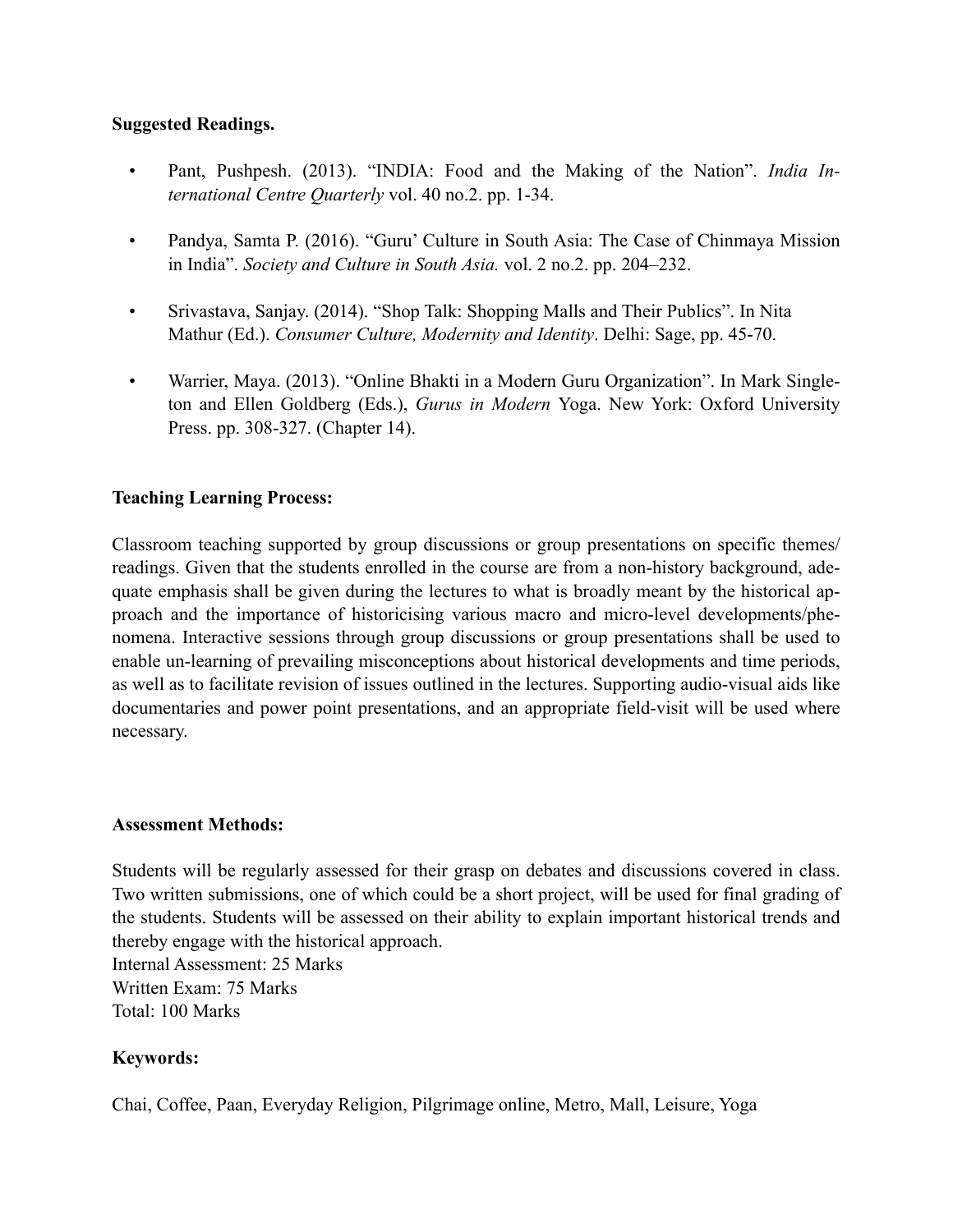# **SEC V Popular Culture**

#### **Course Objective:**

One of the purposes of learning History is to be able to evolve a critical lens with which one can make sense of one's immediate and lived experience. Popular culture happens to be a major component of that experience, surrounding us at all times, particularly since it is easy to access. This course aims to provide students with a critical understanding of popular culture. One of the objectives of the course is to help the student attempt to define popular culture through a study of the complex theoretical discussion on the subject. This theoretical engagement is expected to enable learners to comprehend various aspects of popular culture both in non-Indian and Indian contexts focussing particularly on themes pertaining to religion, performative traditions, food cultures as well as the constitution of a 'new public' with regard to its patterns of consumption of culture, in contemporary times.

#### **Learning Outcomes:**

Upon successful completion of course students will be able to:

- Engage with a range of theoretical perspectives in an attempt to define popular culture,
- Describe the methodological issues involved in a historical study of popular culture,
- Identify the relevant archives necessary for undertaking a study of popular culture, while pointing out the problems with conventional archives and the need to move beyond it,
- Interpret the above theoretical concerns to actual historical studies, through a case study,
- Estimate the popular aspects of everyday experience of religion and religiosity, through a wide range of case studies relating to festivals and rituals, healing practices as well as pilgrimage and pilgrim practices,
- Examine the role of orality and memory in popular literary traditions,
- Demonstrate the evolution of theatre and dance within the popular performative traditions,
- Analyse the role of technology in the transformation of music from elite to popular forms,
- Examine the relationship between recipes/recipe books and the construction of national/ regional identities,
- Identify the history of the cultures of food consumption and its relationship with the constitution of a modern bourgeoisie,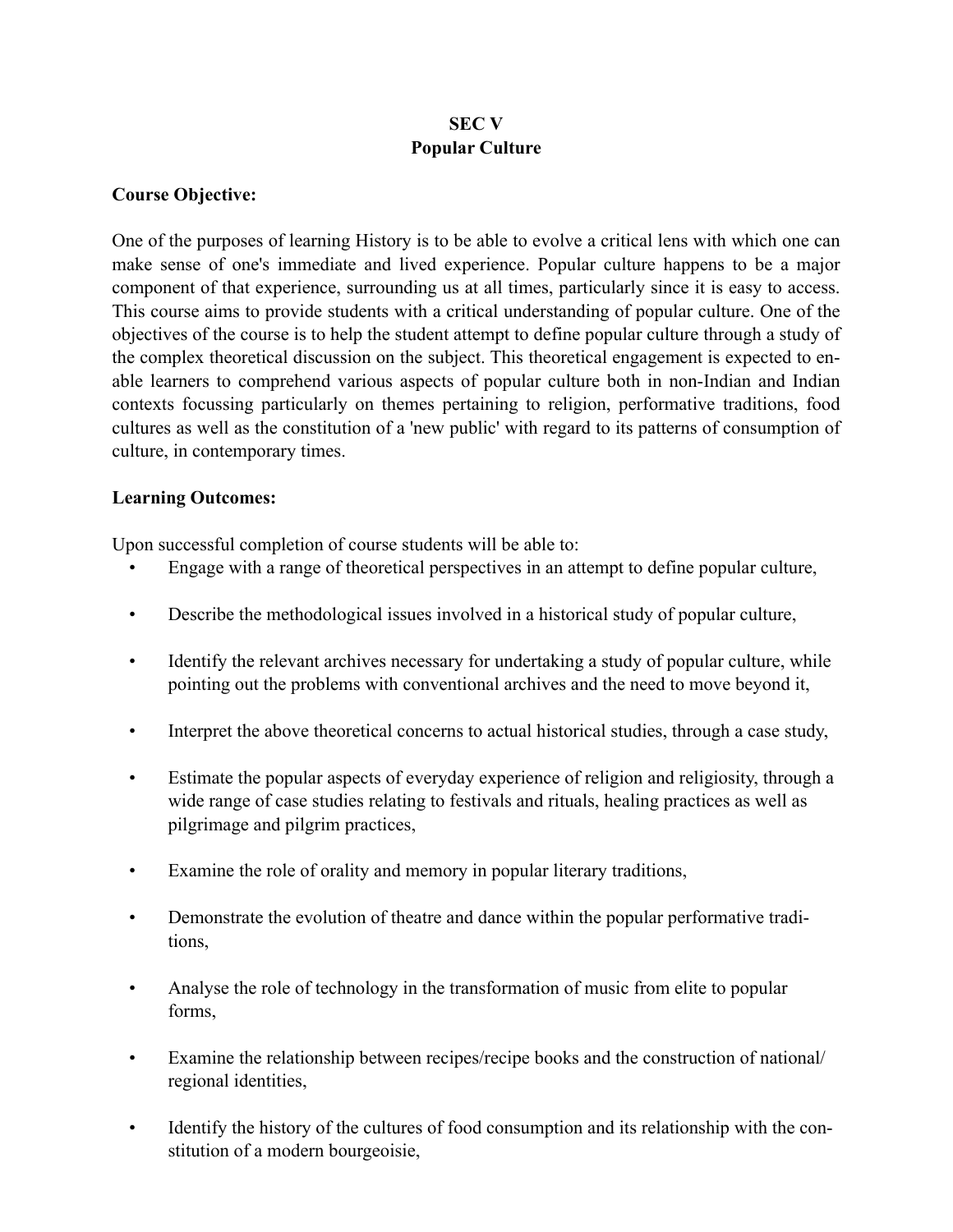• Examine the process of emergence of a pattern of 'public consumption' of culture in contemporary times, with specific reference to art, media and cinema

# **Course Content:**

# **Unit I: Understanding Popular Culture: Some Issues**

[a] Defining Popular Culture : Popular Culture as Folk Culture, Mass Culture, as the 'other' of High Culture, People's culture, etc.

[b] Popular Culture and History: The Historian and the archives

[c] Popular Culture in Early Modern Europe or the City of Mumbai

# **Unit II: Some Aspects of Popular Culture in India**

(*Students should choose any three from the four rubrics [a] – [d] mentioned below*)

- [a] Religion and everyday practice
- (i) Festivals and Rituals: Case studies of Navaratri in Madras / Urs in Ajmer / Kumbh Mela

(ii) Everyday healing and petitioning the divine: Case studies of Jinns in Delhi / Popular Hinduism / Tantric practices

- (iii) Sacred Geographies, Sacred Spaces: Pilgrimage and pilgrim practices
- [b] Performative Traditions

(i) Orality, Memory and the Popular: Case studies of women's Ramayanas in the oral tradition Andhra/ Rajasthan

(ii) Theatre and Dance:

(iii) Music: Popular music and Technology; Case studies of Devotional music / the Ghazal and the Cassette

[c] Food Cultures

(i) Recipes and the national project: Popular recipe books

(ii) Food and Public Cultures of Eating: Udpi Hotels, Dum Pukht, South Asian food in a global world

(iii) Cultures of Consumption: Tea-Coffee and the Indian Middle Class

- [d] Making of a new '*Public*'
- (i) Popular Art: Imagining the nation in Calendar art
- (ii) Print media: Amar Chitra Katha

(iii) Cinema: Constructing Family, Gender and Marriage through popular cinema

# **ESSENTIAL READINGS AND UNIT-WISE TEACHING OUTCOMES:**

**Unit I:** Thisunit introduces students to various theoretical dimensions of popular culture coming through more abstract readings on the subject culled from early modern European and contemporary Indian history. This will establish the foundations on the basis of which the student can focus on more detailed case studies of popular culture in the second rubric. **(Teaching Time: 5 weeks approx.)**

• Storey, John. (1996). *Cultural Studies and the Study of Popular Culture: Theories and Methods*. Edinburgh: Edinburgh University Press.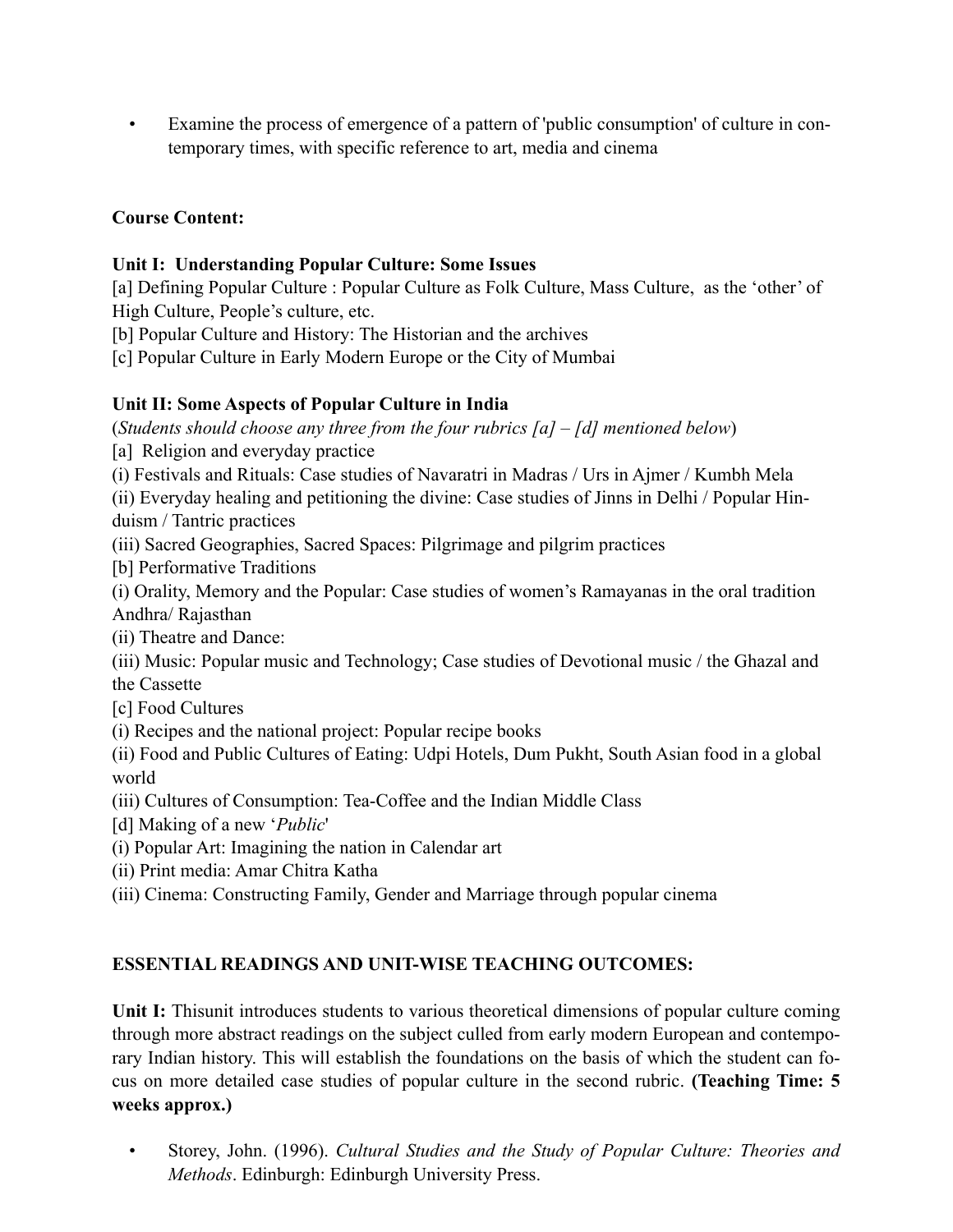- Groot, Jerome de. (2009). *Consuming History: Historians and heritage in contemporary popular culture*. London: Routledge
- Jain, Jyotindra. (2007). *India's Popular Culture: Iconic Spaces and Fluid Images*. Marg Publications. vol. 59 no.2, pp. 6-31, 60-75, 90-113.
- Burke, Peter. (2009). *Popular Culture in Early Modern Europe.* Surrey: Ashgate, pp. 23-132.

**or**

• Prakash, Gyan. (2010). *Bombay Fables*. Delhi: Harper Collins, pp. 75-156.

Unit II: This rubric introduces students to different aspects of popular culture through precise case studies. These will cover subjects like popular festivals, religious practices, oral traditions, recorded music, recipe books, popular restaurants, consumption of tea/coffee, calendar art, comics and TV serials. Students are required to choose readings to correlate with their three choices from the four available. **(Teaching Time: 11 weeks approx.)**

- Hancock, Mary Elizabeth. (2018). *Womanhood in the Making: Domestic Ritual and Public Culture in Urban South India*. New York: Routledge.
- Kakkar, Sudhir. (1991). *Shamans*, *Mystics and Doctors: A Psychological Inquiry into India and its Healing Traditions.* Chicago: University of Chicago Press.
- Taneja, Anand Vivek. (2018). *Jinnealogy: Time, Islam and Ecological Thought in the Medieval Ruins of Delhi*. Stanford: Stanford University Press.
- Mohammad, Afsar. (2013). *The Festival of Pirs: Popular Islam and Shared Devotion in South India.* Delhi: Oxford University Press.
- Waghorne, Joanne Punzo. (2004). *Diaspora of Gods: Modern Hindu Temples in an Urban Middle Class World*, Delhi: Oxford University Press.
- Henn, Alexander. (2014). *Hindu-Catholic Engagements in Goa: Religion, Colonialism and Modernity.* Delhi: Orient BlackSwan, pp. 126-168.
- Rao, Velcheru Narayana. (2016). *Text and Tradition in South India*. Delhi: Permanent Black. (The section on "A Ramayana of their Own", pp. 240-69).
- Bharucha, Rustam. (2003). *Rajasthan: An Oral History, Conversations with Komal Kothari.* Delhi: Penguin.
- Rege, Sharmila. (2002). "Conceptualising Popular Culture: Lavani and Powada in Maharashtra". *Economic and Political Weekly* vol. 37 no.11, pp. 1038-1047.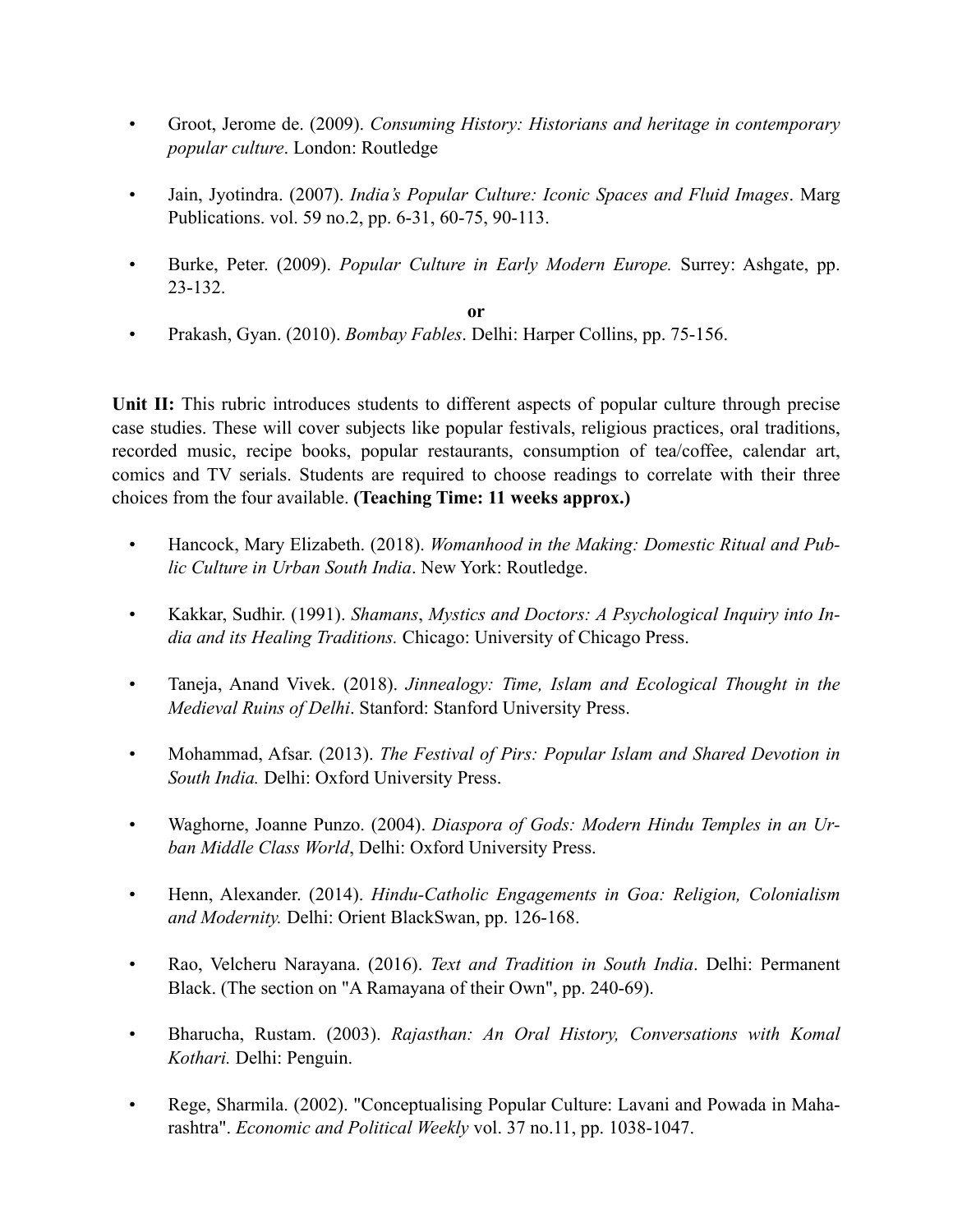- Oberoi, Patricia. (2006). *Freedom and Destiny: Gender, Daily and Popular Culture in India*. Delhi: Oxford University Press.
- Manuel, Peter. (1993). *The Cassette Culture: Popular Music and technology in North India*. Chicago: University of Chicago Press.
- Appadurai, Arjun. (1988). "How to Make a National Cuisine: Cookbooks in Contemporary India". *Comparative Studies in Society and History* vol. 30 no.1, pp. 3-24.
- Ray, Krishnendu and Tulasi Srinivas (2012). C*urried Cultures: Globalization, Food and South Asia*. Los Angeles: University of California Press.
- Bhadra, Gautam. (2005). *From an Imperial Product to a National Drink: The Culture of Tea Consumption in Modern India*. Kolkota: CSSSC.
- Venkatachalapathy, A. R. (2006). *In Those Days There Was No Coffee: Writings in Cultural History.* Delhi: Yoda Press.
- Oberoi, Patricia. (2006). "Unity in Diversity? Dilemmas of Nationhood in Indian Calendar Art." in Dilip M Menon, (ed.). *Readings in History: Cultural History of Modern India.* Delhi: Social Science Press.
- Ramaswamy, Sumathi. (2001). "Maps and Mother Goddesses in Modern India." *Imago Mundi* vol. 53 no.1, pp. 97-114.
- Jain, Kajri. (2007). *Gods in the Bazaar: The Economies of Indian Calendar Art*. London: Duke University Press.
- Chandra, Nandini. (2008). *The Classic Popular Amar Chitra Katha, 1967-2007*. Delhi: Yoda Press.
- Aguiar, Marian. (2013). "Arranged Marriage: Cultural Regeneration in Transnational South Asian Popular Culture"*. Cultural Critique* vol. 84, pp. 181-213.
- Oberoi, Patricia. (2006). *Freedom and Destiny: Gender Family and Popular Culture in India.* Delhi: Oxford University Press.

# **Online Resources:**

- Students should use the online resources from the project entitled "Visual Pilgrim Project: Mapping Popular Visuality and Devotional Media at Sufi Shrines and Other Islamic Institutions in South Asia":
- Abeer Gupta, The Visual and Material Culture of Islam in Ladakh
- Amit Madheshiya and Shirley Abraham, Syncretic posters at the Sailani baba shrine in Maharashtra: Exploring portability of religious iconography through networks of circula-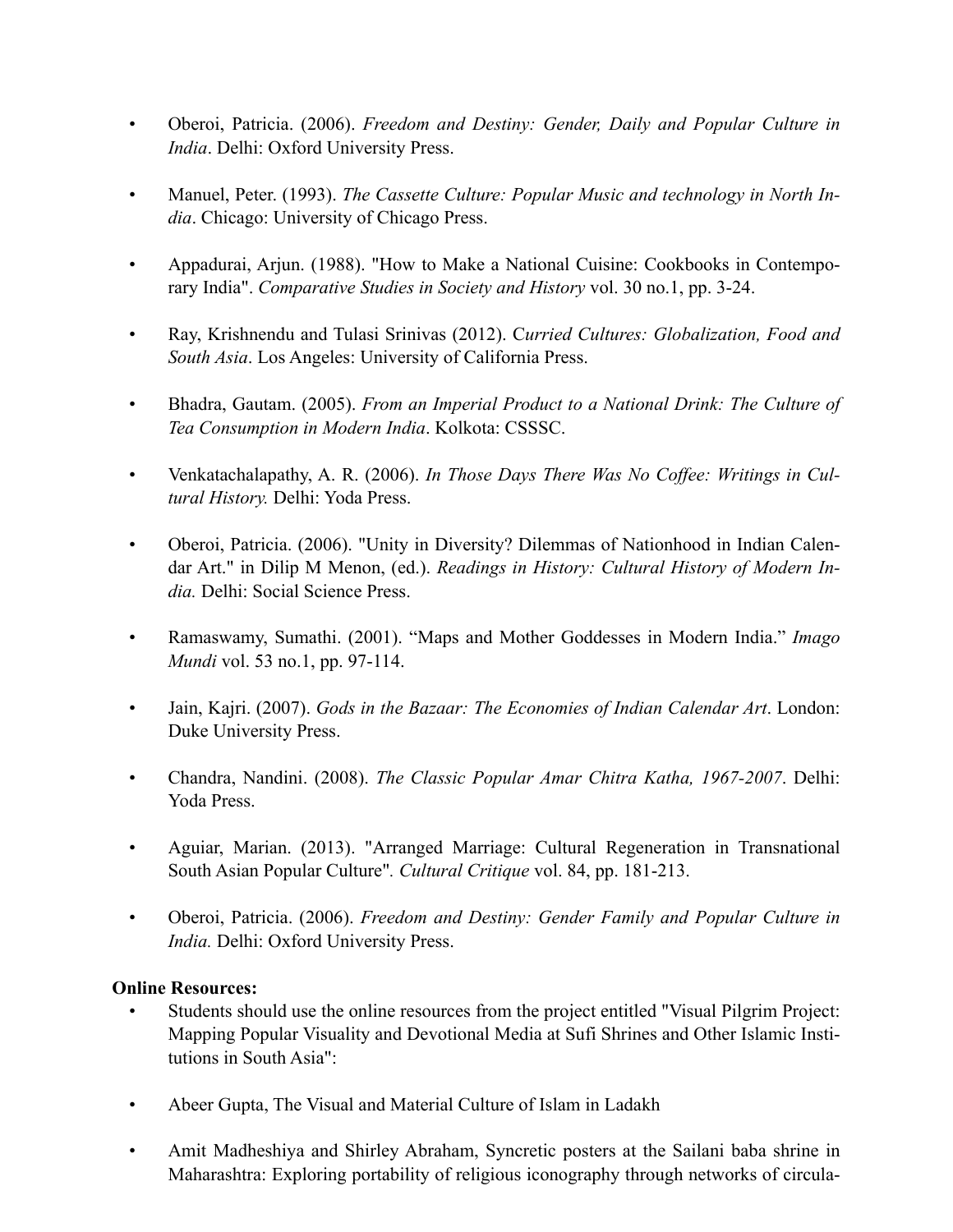tion

- Snehi, Yogesh. (2013). "Replicating Memory, Creating Images: Pirs and Darghas in Popular Art and Media of Contemporary Punjab". *South Asia's Islamic Shrines and Transcultural Visuality* (online journal).
- Torsten Tschacher, 'You have to Grant Your Vision': Ideas and Practices of Visuality in Popular Muslim Art in Tamil Nadu

# **Teaching Learning Process:**

Classroom lectures on the key concepts, case studies and important arguments/debates reflected in the course readings. Classroom lectures shall be combined with group discussions on specific readings and presentations stemming from field work. Overall, the Teaching Learning Process shall be geared towards closely linking essential theoretical assessments with active practical work, i.e. the practical/application aspect of historical analysis. Moreover, the process shall work towards providing basic exposure to related fields of studies connected to the discipline history and to avenues of interdisciplinary postgraduate studies.

#### **Assessment Methods:**

Students will be regularly assessed for their grasp on themes through debates and discussions covered in class. One written assignment and one presentation of the report prepared by students individually or in a moderate sized group will be used for final grading of the students. Internal Assessment: 25 Marks Written Exam: 75 Marks Total: 100 Marks

# **Keywords:**

Definitions of popular culture, History, contemporary Mumbai, Festivals, Navratri, Urs, Jinns, Pilgrimage, Oral traditions, Cassettes, Devotional music, recipe books, Udupi resturants, Dum Pukht food, Tea and Coffee, Calendar Art, Amar Chitra Katha, Popular television and cinema.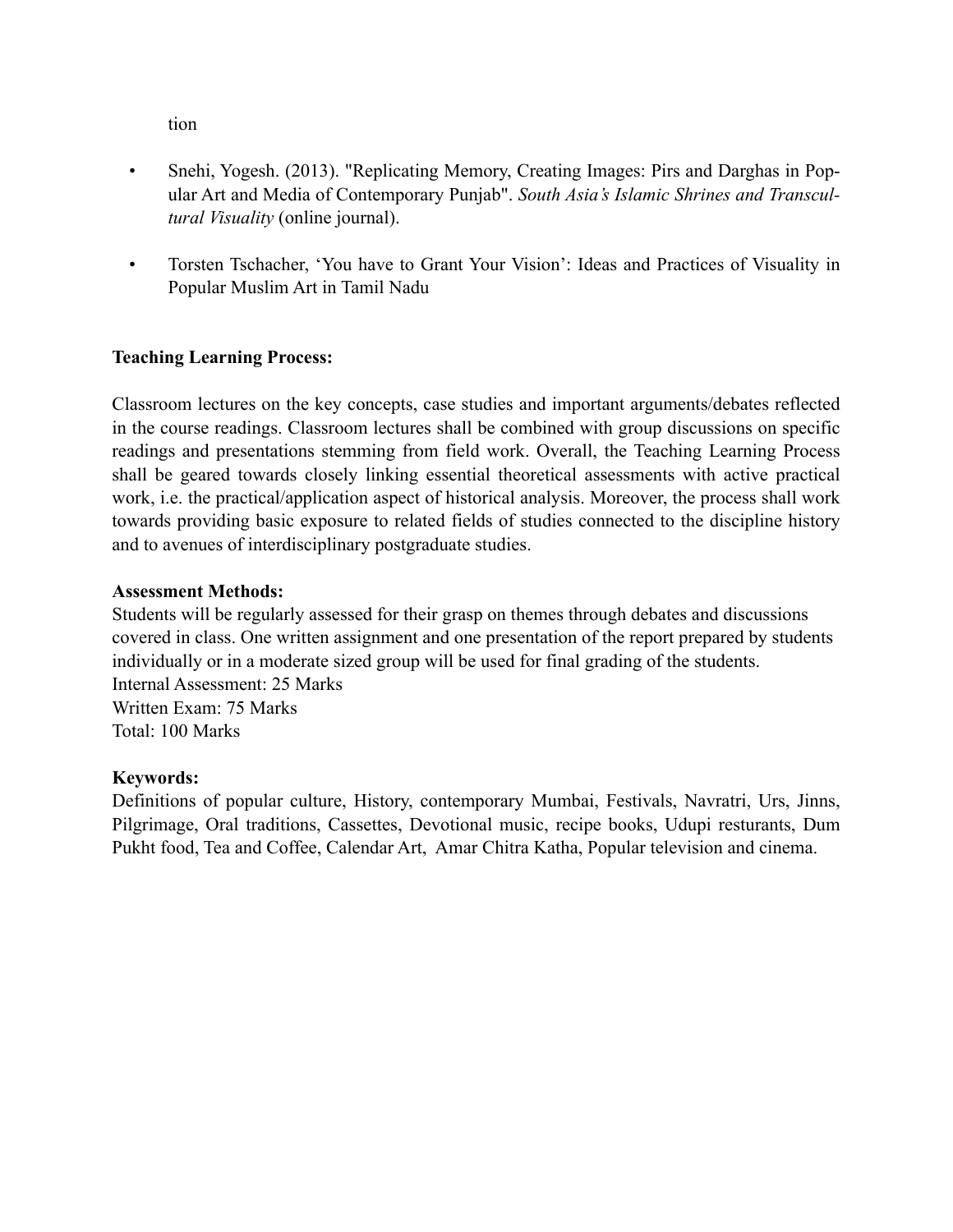# **SEC VI Language, Literature and Region in Early Modern Times**

# **Course Objective:**

This course provides students with an understanding of complex historical relationships between development of languages, formation of identities and the politics of region, community and nation. These relationships changed over a period of time and the course attempts to apprise students of the diverse ways in which scholars explain the process of the emergence of regional/ vernacular languages as literary media. It also attempts to equip students with the ability to analyse the politics of language as it is implicated in the politics of regional pride, as well as communal and national identities.

# **Learning Outcomes:**

Upon successful completion of course students will have knowledge and skills to:

- Describe the chronology of the emergence and literarization of major languages in India.
- Analyse and articulate the various ways in which scholars have attempted to examine the histories and politics of languages, especially vis-à-vis the formation of regional, communal and national pride and identities.
- Identify and analyse the larger socio-political implications of the choice of a language, or a particular register of a given language, especially in literature and cinema.
- Justify that language function at multiple levels and in multiple facets of life.
- Examine the differences and why and how these are created has will be identified.

# **Course Content:**

# **Unit I: Languages in a Multilingual Culture**

a. Regionalization or Vernacularization?

b. Forms and Histories of Multilingualism

**Unit II: Language, Region, Identities: a case study of Telugu**

- a. Emergence of Regional identity
- b. Role of Political Patronage

# **Unit III: Hindi and Urdu in the Age of Nationalism**

- a. One Language, Two Scripts
- b. Hindi, Hindui, Rekhta, Urdu, Deccani

# **Unit IV: Spot the Difference: Language Projects with Literature and Cinema**

a. Language of Premchand, Renu and Hazari Prasad Dvivedi

b. Sarkari Hindi (Akashvani and GOI official communication) vs. Popular Bollywood Language c. Differing Registers in Hindi Films: Barsat (Urdu), Chupke Chupke (Satire), Party (Sarkari Hindi), Pink (Hinglish)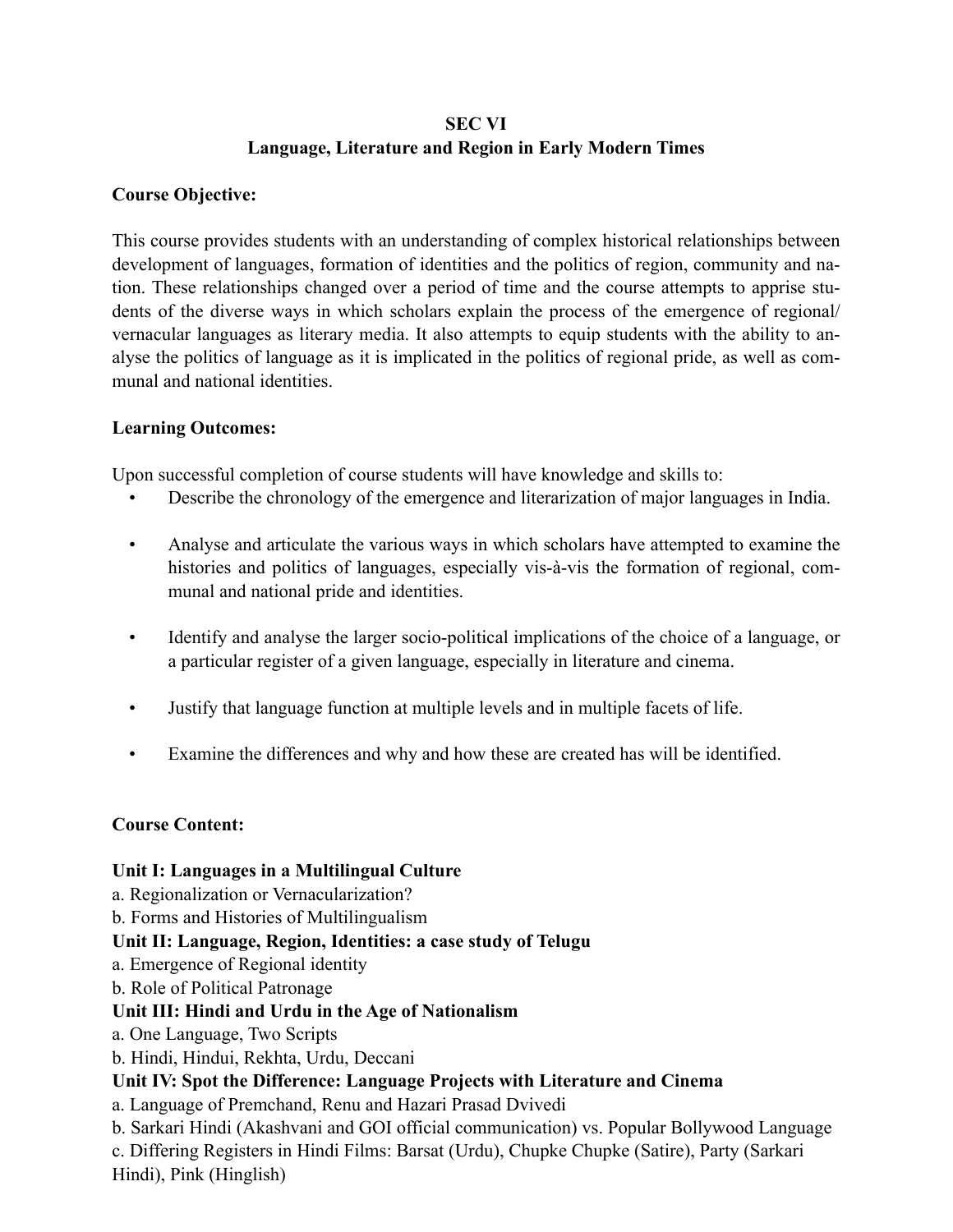# **ESSENTIAL READINGS AND UNIT-WISE TEACHING OUTCOMES:**

Unit I: This unit locates the interplay between languages and literary cultures in a multilingual Culture. It also problematises the label regionalisation and Vernacularization as well as forms and histories of Multilingualism. **(Teaching Time: 4 Weeks Approx.)**

- Majumdar, R. C. (Ed.) (n.d.). *History and Culture of the Indian People*. Bombay: Bhartiya Vidya Bhawan (Chapter XV: 'Language and Literature').
- Pollock, Sheldon. (1998). "India in the Vernacular Millennium: Literary Culture and Polity, 1000-1500". in Shmuel Eisenstadt, Wolfgang Schluchter and Bjorn Wittrock, (eds.). *Early Modernities Special Issue of Daedalus* vol. 127 no.3, pp. 41-74.
- Pollock, Sheldon. (1995). "Literary History, Region and Nation in South Asia: Introductory Note." *Social Scientist* vol. 23 no.10-12, pp. 1-7.
- Jha, Pankaj. (2019). "Multilingualism." *A Political History of Literature: Vidyapati and the Fifteenth Century.* Delhi: Oxford University Press, pp. 58-67.
- Orsini, Francesca. (2012). "How to do Multilingual Literary History." *Indian Economic and Social History Review* vol. 49 no.2, pp. 225-46.

**Unit II:** This unit examines the interrelationship between language and region in the process of identities formation. It will examine this process through a case study of Telugu**. (Teaching Time: 4 Weeks Approx.)**

- Nagaraju, S. (1995). "Emergence of Regional Identity and Beginnings of Vernacular Literature: a Case Study of Telugu." *Social Scientist* vol. 23 no.10-12, pp. 8-23.
- Rao, V. Narayana (1995). "Coconut and Honey: Sanskrit and Telugu in Medieval Andhra."*Social Scientist* vol. 23 no.10-12, pp. 24-40.

**Unit III:** This unit examines the emergence of Hindi and Urdu in the Age of Nationalism and its histories. It also examines the appropriation of language to reduce it to religious identities and associated politics. **(Teaching Time: 4 Weeks Approx.)**

- Faruqui, S. R. (2003). "A Long History of Urdu Literary Culture". in Sheldon Pollock, (ed.). *Literary Cultures in History: Reconstructions from South Asia.* Berkeley: University of California Press, pp. 805-63.
- Rai, Alok. (2001). *Hindi Nationalism.* Delhi: Orient Longman.
- Petievich, Carla. (2001). "Gender politics and the Urdu ghazal: Exploratory observations on Rekhta versus Rekhti."*Indian Economic and Social History Review* vol. 38 no.3, pp. 223-48.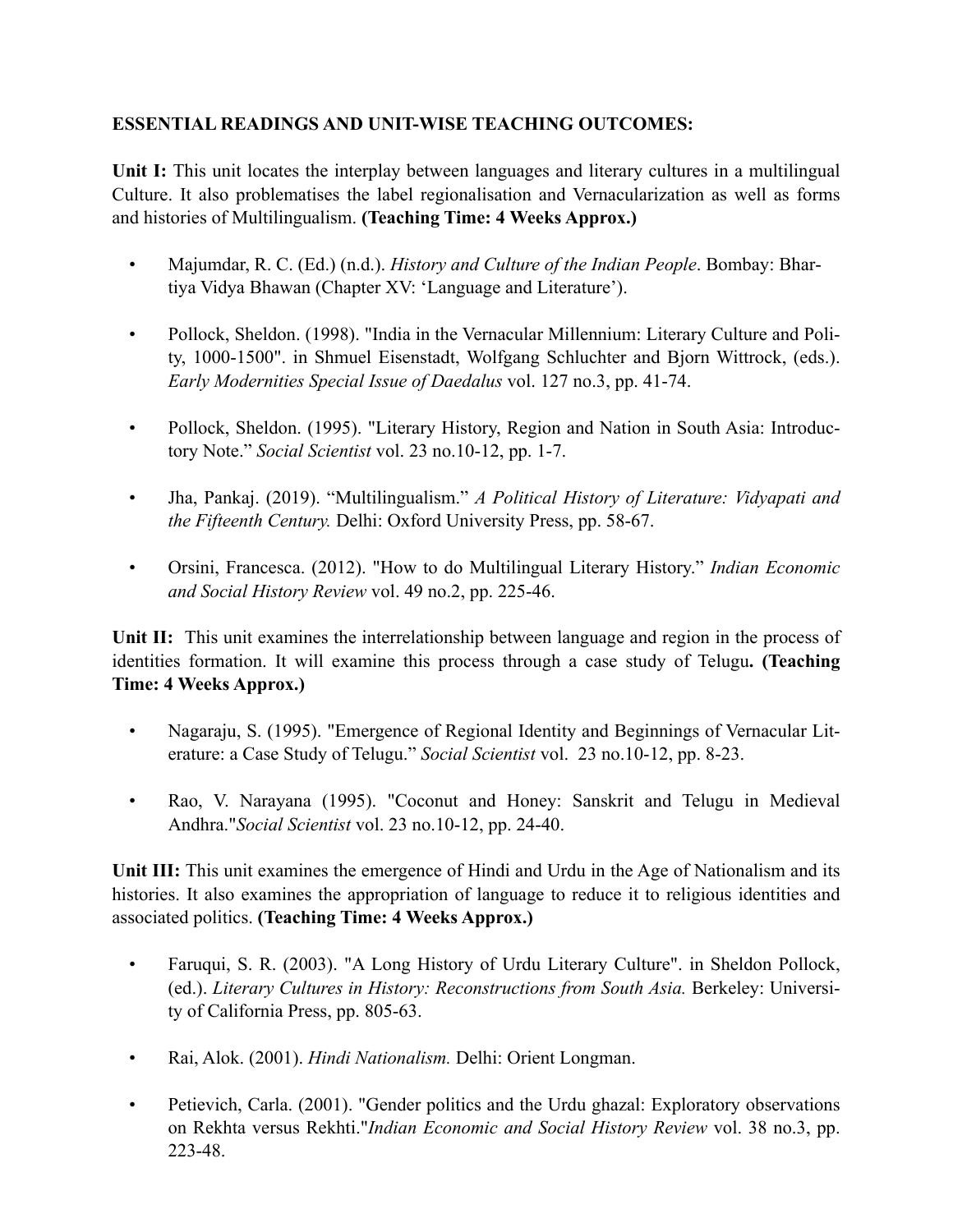**Unit-IV:** This unit suggest that language function at multiple levels and in multiple facets of life. What are the difference and why and how these are created has will be examined through this unit. **(Teaching Time: 4 Weeks Approx.)**

- McGregor, R. S. (2003). "The Progress of Hindi." in Pollock, (ed.). *Literary Cultures in History: Reconstructions from South Asia.* Berkeley: University of California Press, Part-I, pp. 912-57.
- One story/essay each of Premchand, Phanishwar Nath Renu and Hazari Prasad Dvivedi.
- Samples of Akashvani Hindi and Gazette of the Government of India for students to observe and comment on the nature of their language
- Watching the films mentioned and to observe and comment on the difference in their languages

# **Suggested Readings**

- Ali, S. Athar. (1992). "Translations of Sanskrit Works at Akbar's Court". *Social Scientist* vol. 20 no.9/10, pp. 38-45. (Also reproduced in Iqtidar Alam Khan, ed., (1999). *Akbar and His Age.* Delhi: ICHR and Northern Book Centre.)
- An interesting debate between Alok Rai and Shahid Amin can be accessed here: [http://](http://www.urdustudies.com/pdf/20/12AminRai.pdf) [www.urdustudies.com/pdf/20/12AminRai.pdf](http://www.urdustudies.com/pdf/20/12AminRai.pdf)
- Bangha, Imre. (2018). "The Emergence of Hindi Literature: From Transregional Maru-Gurjar to Madhyadeśī Narratives", in Tyler Williams, Anshu Malhotra and John Stratton Hawley, (Eds.). *Text and Tradition in Early Modern North India*. New Delhi: Oxford University Press, pp. 3-39.
- Busch, Allison. (2011). *Poetry of Kings:The Classical Hindi Literature of Mughal India.* New York: Oxford University Press. ("Introduction").
- Ernst, Carl W. (2003). "Muslim Studies of Hinduism?: A Reconsideration of Arabic and Persian Translations from Indian Languages."*Iranian Studies* vol. 36 no.2, pp. 173-95.
- Faruqui, Munis. (2014). "Dara Shukoh, Vedanta and Imperial Succession in Mughal India." in Vasudha Dalmia and Munis Faruqui, (Eds.). *Religious Interactions in Mughal India*. Delhi: Oxford University Press, pp. 30-64.
- Pollock, Sheldon. (2001). "The Death of Sanskrit." *Comparative Studies in Society and History*. Vol. 43 no.2, pp. 392-426.
- Shukla, Ramchandra. (1929). *Hindi Sāhitya ka Itihās*. Allahabad: Lokabharati Prakashan (Reprint, 2009).